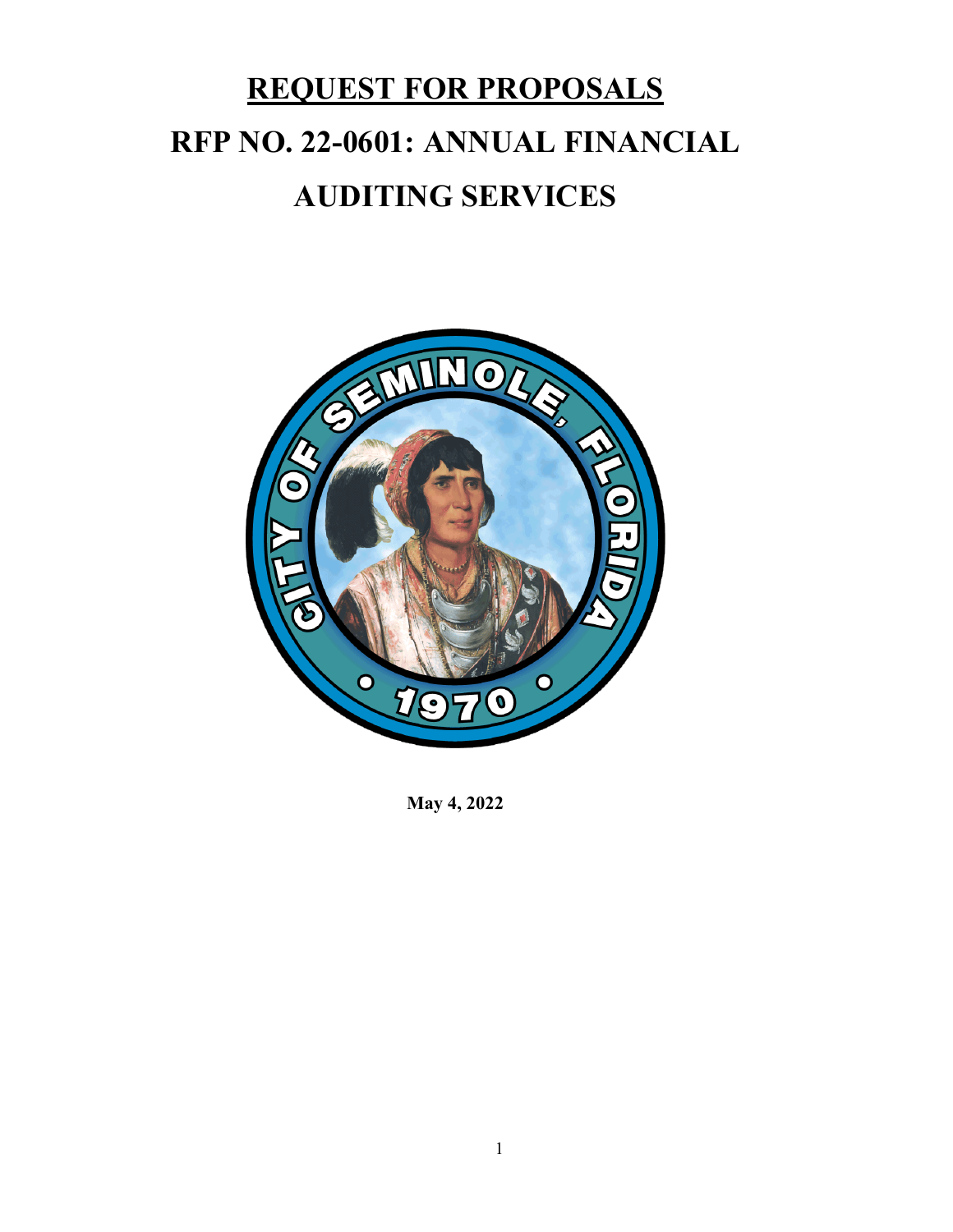# **TABLE OF CONTENTS**

| <b>SECTION I: SCOPE OF SERVICES</b>               |  |
|---------------------------------------------------|--|
|                                                   |  |
|                                                   |  |
|                                                   |  |
|                                                   |  |
|                                                   |  |
|                                                   |  |
|                                                   |  |
| <b>SECTION III: REQUIRED FORMS</b>                |  |
|                                                   |  |
|                                                   |  |
|                                                   |  |
|                                                   |  |
| <b>SECTION IV: GENERAL TERMS &amp; CONDITIONS</b> |  |
|                                                   |  |
|                                                   |  |
|                                                   |  |
|                                                   |  |
|                                                   |  |
|                                                   |  |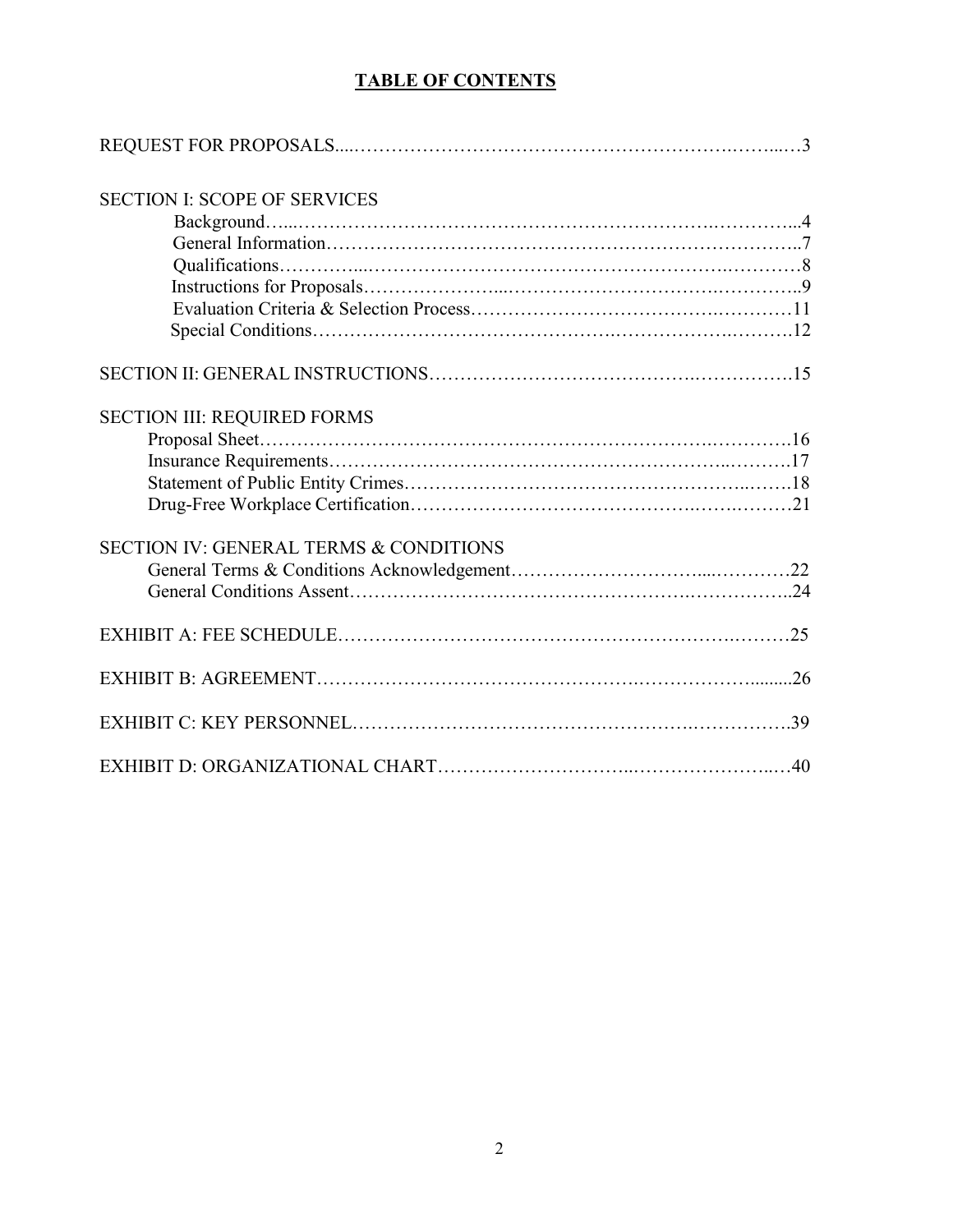## **REQUEST FOR PROPOSALS**

#### **RFP NO. 22-0601: ANNUAL FINANCIAL AUDITING SERVICES**

 to conduct an annual financial audit of City accounts and records for the City of Seminole, Pursuant to Section 11.45, Florida Statutes, the Auditor Selection Committee of the City of Seminole, Florida is requesting proposals from qualified firms of Certified Public Accountants Florida for the fiscal years ending September 30, 2022, through 2026.

**A Mandatory Pre-Proposal meeting will be held on Thursday, May 12, 2022 at 10:00 a.m.** The meeting will be held in Council Chambers at City Hall, located at 9199 113<sup>th</sup> Street N., Seminole, FL 33772.

 All questions regarding this Request for Proposals shall be be submitted in writing via email to: [abroihier@myseminole.com](mailto:abroihier@myseminole.com) no later than Friday, May 20, 2022.

 should be marked as follows: Proposals should be submitted by mail, hand delivery or express mail in a sealed envelope with the respondent's name and return address. The outside of the envelope/box used for the sealed proposals

#### **"DO NOT OPEN" "RFP NO. 22-0601: ANNUAL FINANCIAL AUDITING SERVICES"**

| <b>FIRM Name:</b>  |  |
|--------------------|--|
| FIRM Address:      |  |
| FIRM City, ST Zip: |  |

Responses should be mailed or delivered to:

 **City of Seminole Seminole, FL 33772 Office of the City Clerk 9199 113th Street N.** 

 be withdrawn or modified after the time fixed for the opening of the bid. The City of Seminole Proposals shall be accepted no later than the time and date specified on the REQUEST FOR PROPOSALS. All proposals received after that time shall be rejected. Offers by telegram, telephone, or transmitted by facsimile (FAX) machine will not be accepted. No proposal may reserves the right to reject any and all bids if it is deemed to be in the best interest of the City.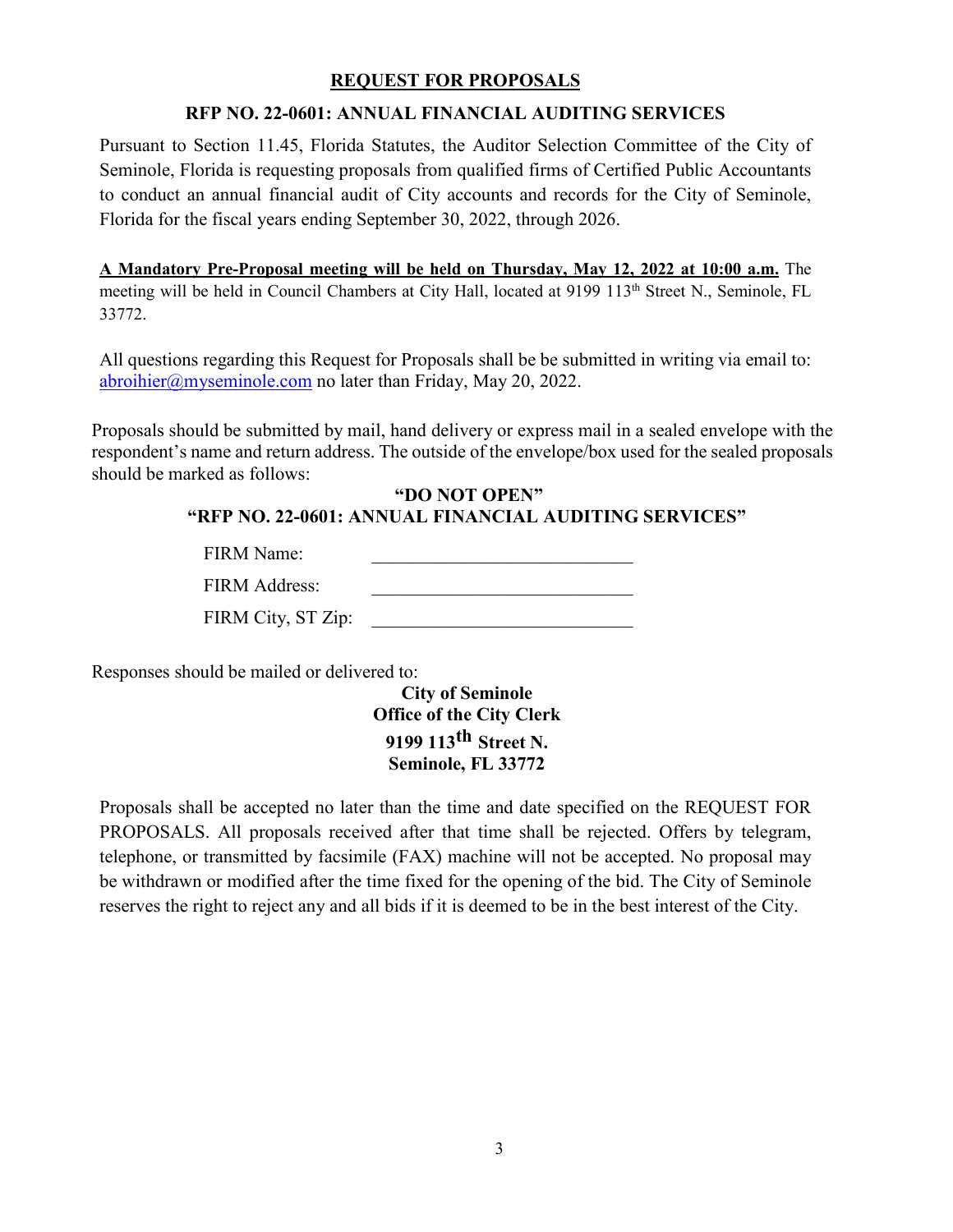## **SECTION I SCOPE OF SERVICES**

## 1. **BACKGROUND**

Pursuant to Section 11.45, Florida Statutes, the Auditor Selection Committee of the City of Seminole, Florida is requesting proposals from qualified firms of Certified Public Accountants to conduct an audit of the financial statements of the City of Seminole, Florida for a term of five (5) years beginning with the fiscal years ending September 30, 2022.

 standards, Government Auditing Standards issued by the Comptroller General, and the American The following services are to be provided by the selected Firm assuming that the requested services include an audit of the City's financial statements pursuant to the Rules of the Auditor General, *Florida Statutes* Sections 11.45 and 218.39, and in accordance with generally accepted auditing Institute of Certified Professional Accountants' (AICPA) *Audit & Accounting Guide for State and Local Governments*.

#### (1) **Conduct Financial Audit**

 audit unless they are authorized in the contractual agreement or in an amendment to the agreement. The examination will be made in accordance with generally accepted auditing standards. The primary purpose of the examination is to express an opinion on the financial statements and that such an examination is subject to the inherent risk that errors or irregularities may not be detected. If conditions are discovered which lead to the belief that material errors, defalcations, or other irregularities may exist or if any other circumstances are encountered that require extended services, the auditor will promptly advise the requester. No extended services will be performed as part of the

The auditors shall familiarize themselves with and comply with the provisions of any and all Federal, State, and City orders, statutes, ordinances, charter, bond covenants, administrative code and orders, and rules and regulations which may pertain to the work required in the engagement.

#### (2) **Fire Service and EMS Audit**

 specific allowable cost requirements pertaining to the City's agreements with Pinellas County to provide Emergency Medical Service (EMS) and Fire Service Programs as presently defined in the Separate reports shall be issued on the examination of management's assertion about compliance with Fire and EMS Financial Rules for Pinellas County. These separate reports are to be presented in a format approved by the Pinellas County Fire and EMS Division.

#### (3) **Single Audit**

 Based on awarded State and Federal grants, the City anticipates requiring a Single Audit for each of the next five fiscal years. A Single Audit of Federal and State grants shall be performed in accordance with the Uniform Guidance of Title 2 U.S. *Code of Federal Regulations* Part 200, the *Compliance Supplement* as issued by the U. S. Office of Management and Budget, the Florida Single Audit Act pursuant to the provisions of Section 215.97 Florida Statutes, and the rules of the Auditor General Chapter 10.550.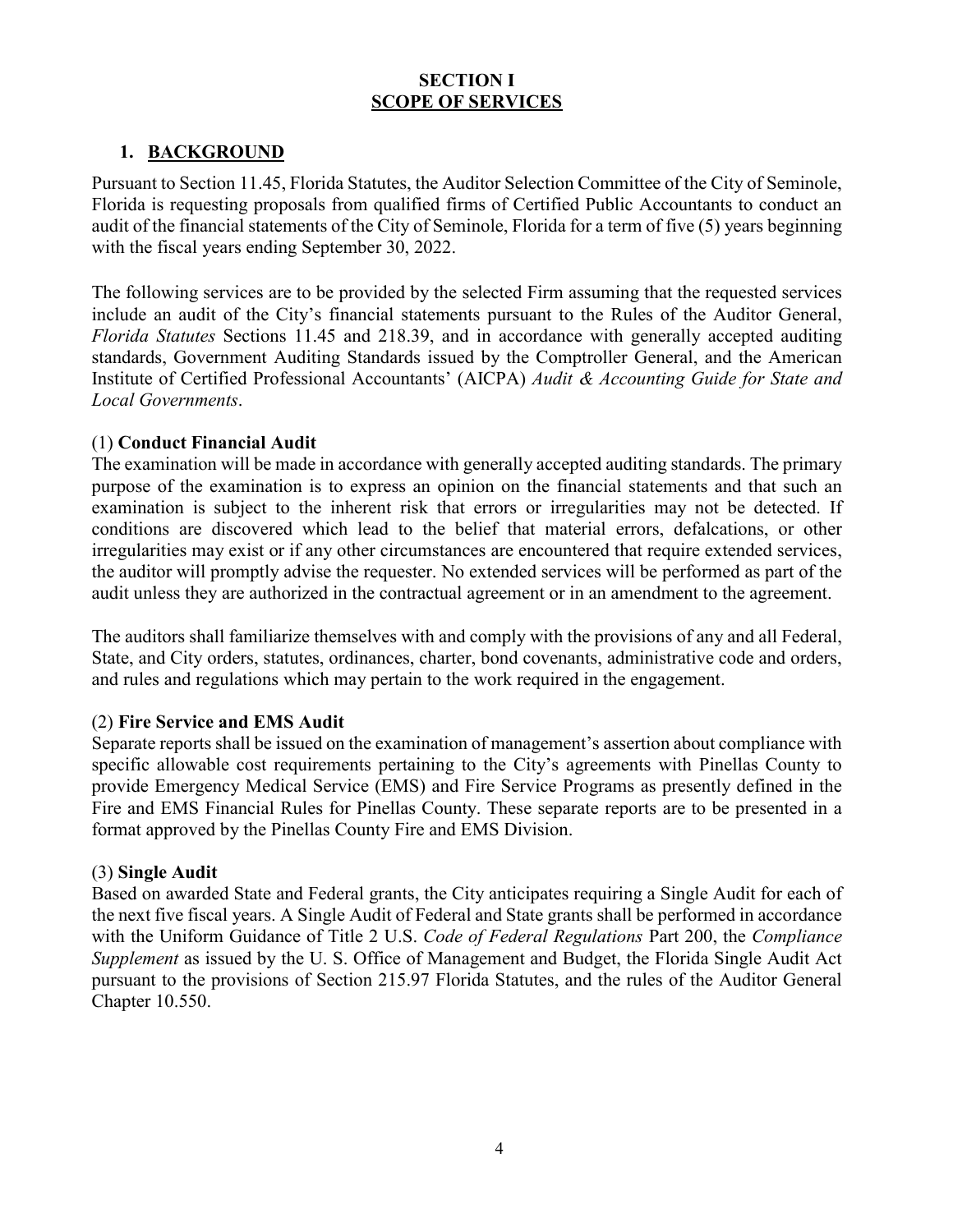#### (4) **Review of Internal Controls**

An evaluation is to be made of the system of internal control to assess the extent it can be relied upon to ensure accurate information, to ensure compliance with law and regulations, and to provide for efficient and effective operations. The study of internal control should include:

 organization and the procedures prescribed and are intended to serve as the basis for tests of (a) **Review of the System** which is primarily the process of obtaining information about the compliance and for evaluation of the system.

(b) **Tests of Compliance** which are made to provide reasonable assurance that the accounting control procedures are being applied as prescribed.

## (5) **Management Information Services**

A review is to be made to compare the calculating operations of the computer with the desired results by tests of transactions. A review of controls used in the computer system to assure protection of files and prevention of processing errors and a review of the data processing operation shall be made.

# (6) **Reports**

 the Comptroller General of the United States, and the Rules of the Auditor General. The City requires auditors to be responsible for the preparation of the appropriate reports in accordance with generally accepted auditing standards, *Government Auditing Standards,* issued by

 when considered in relation to the financial statements as a whole. The audit shall be conducted in General of the United States, and will include tests of the accounting records of the City of Seminole The objective of the selected auditing firm is the expression of opinions as to whether the City's financial statements are fairly presented, in all material respects, in conformity with U.S. generally accepted accounting principles and to report on the fairness of the supplementary information referred accordance with auditing standards generally accepted in the United States of America and the standards for financial audits contained in Government Auditing Standards, issued by the Comptroller and other procedures considered necessary to enable the selected auditing firm to express such opinions.

Any adjusting journal entries identified by the auditors shall be compiled in a report and reviewed with the Finance Director or a designee. The auditors will coordinate the posting of the adjusting entries with the Finance Director to ensure accurate fiscal year ending and beginning balances.

 10.556(10) and compliance with *Florida Statute* 218.415 – Local Government Investment Polices. The selected auditing firm shall issue a written report upon completion of their audit of the City of Seminole's financial statements. The report shall be addressed to the Honorable Mayor, City Council, and City Manager of the City of Seminole. If opinions are other than unmodified, the auditing firm shall discuss this during the meeting with management prior to presenting to the City Council. The report shall include a determination of compliance with the Rules of the Auditor General Section

 The selected firm shall provide a written report (that does not include an opinion) on internal controls related to the financial statements and compliance with the provisions of laws, regulations, contracts, and grant agreements, noncompliance with which could have a material effect on the financial statements as required by Government Auditing Standards. The report on internal control and on compliance and other matters will include a paragraph that states (1) that the purpose of the report is solely to describe the scope of testing of internal control and compliance, and the results of that testing, and not to provide an opinion on the effectiveness of the entity's internal control on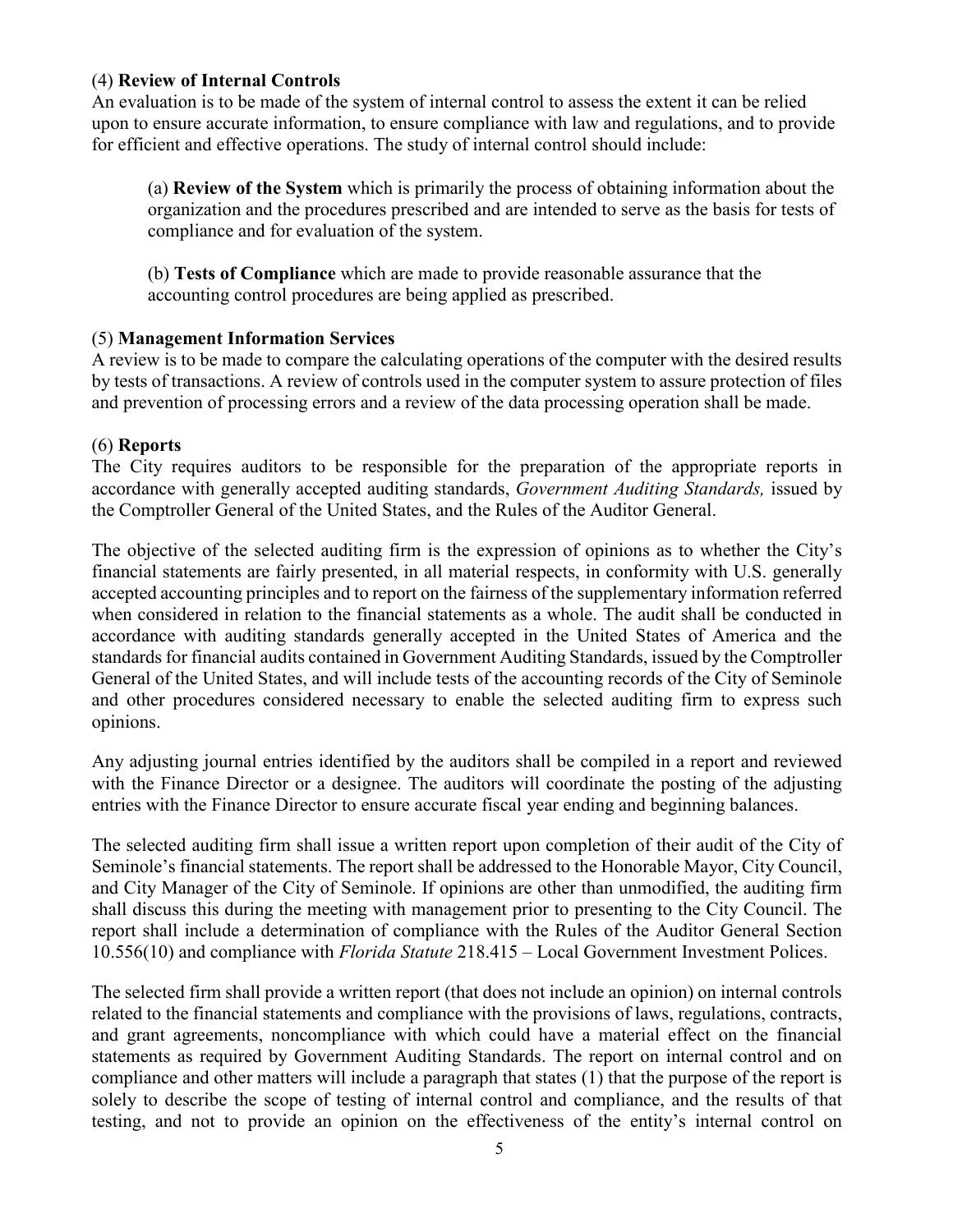compliance, and (2) that the report is an integral part of an audit performed in accordance with Government Auditing Standards in considering the entity's internal control and compliance.

## (7) **Assistance with Drafting the Financial Statements**

The auditors will assist the City in the drafting of the financial statements, required supplementary information, and the notes to the financial statements suitable for inclusion in the Annual Comprehensive Financial Report. This includes a review of the year-end calculation of Pinellas County Fire Service and EMS funding to allowable expenses.

 Draft financial statements shall be provided to City staff to by March 15 each year as specified in the Special Conditions section of this RFP.

The Schedules are prepared by City staff based on information provided by the auditors. Staff transmit the Schedules to the auditors for inclusion in the Annual Comprehensive Financial Report.

 The auditors shall produce fifteen (15) bound copies of the Annual Comprehensive Financial Report and one electronic copy for the City to remit to the Auditor General and post on its website.

#### (8) **Management Letter**

The audit report shall include a management letter addressing the requirements of *Rules of the Auditor General*, Section 10.554(1)(i). The letter shall contain the audit findings which, among other matters, may include the following material items discovered within the scope of the audit:

(a) Whether errors or irregularities reported in the preceding annual financial audit have been corrected.

(b) Whether recommendations made in the preceding annual financial audit have been followed.

(c) Recommendations to improve the City's present financial management, accounting procedures, internal controls, and increase efficiency.

(d) Violation of the laws, rules, and regulations discovered within the scope of the financial audit which may or may not materially affect the financial statements.

(e) Illegal or improper expenditures discovered within the scope of the financial audit which do or do not materially affect the financial statements.

(f) Improper or inadequate accounting procedures.

(g) Failure to properly record financial transactions.

(h) Other inaccuracies, irregularities, shortages, and defalcations, if any, discovered by the auditor.

#### (9) **Audit of the Firefighters' Municipal Pension Trust Fund**

 Foster & Foster have been retained by the Seminole Firefighters' Municipal Pension Board to serve standards. While the Pension Plan has its own auditor, the City annually independently audits this as the Plan's administrator. An examination of financial transactions and annual reconciliation of the fund's beginning and ending balance will be made in accordance with generally accepted auditing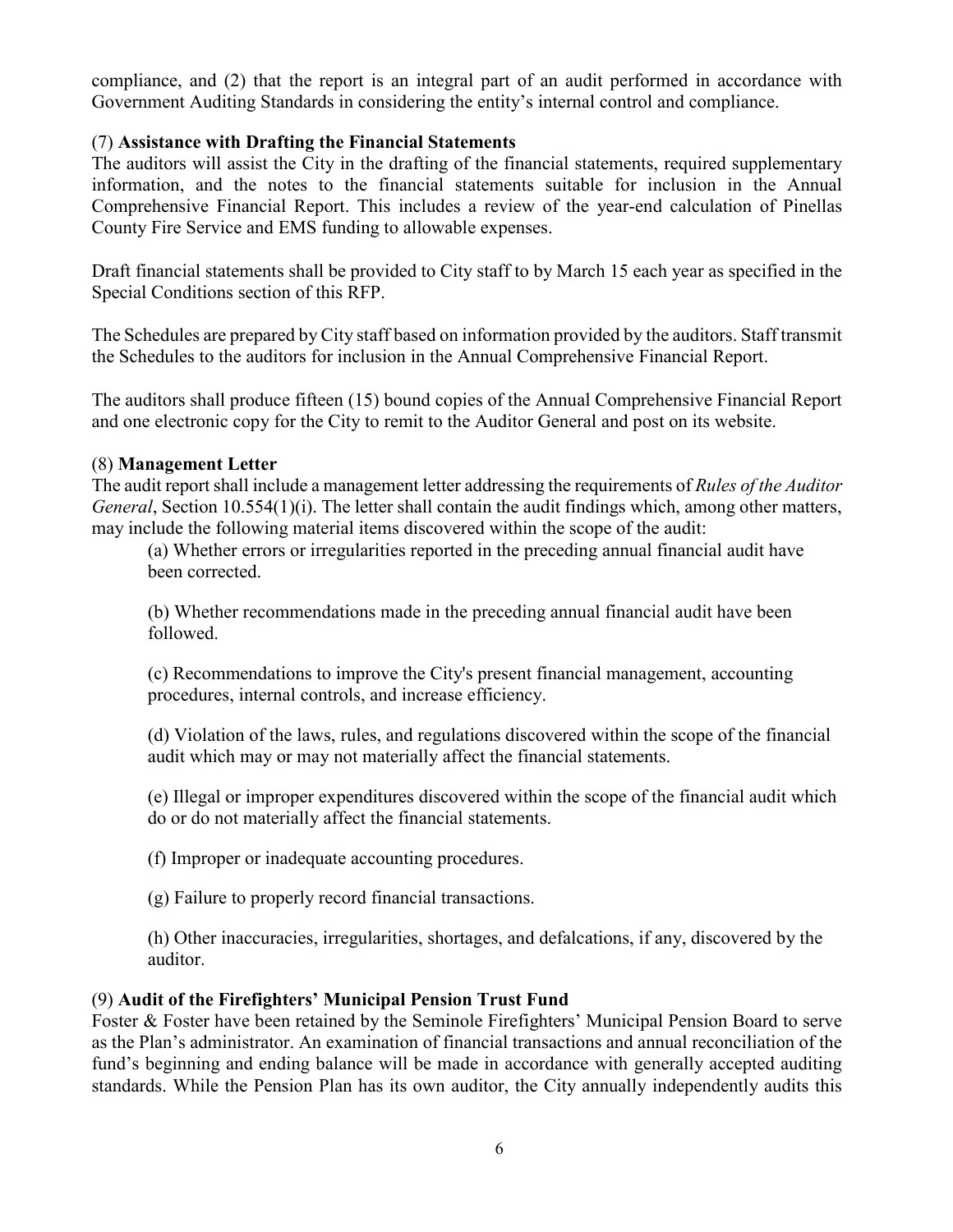fund as a fiduciary interest. No additional services for the Pension Trust Fund or the Pension Plan will be performed as part of this contractual agreement.

# (10) **Certificate of Achievement**

The City requires the auditor's assistance in the preparation and final review of the Government Finance Officers Association (GFOA) Certificate of Achievement application and response to the prior year's application comments and suggestions for improvement.

## (11) **Additional Services**

If, during the contractual period covered by the agreement, additional services such as operational audits, preparation of bond issues, or management advisory services are needed, the accounting firm may, at the option of the City, be engaged to perform these services at the rates established in the agreement.

# **2. GENERAL INFORMATION**

**Mandatory Pre-Bid Meeting & On-Site Inspection**: Any Firm interested in submitting a proposal must attend a mandatory pre-proposal meeting and on-site inspection of prior years' audit reports, management letters, and budget documents. The meeting will be held on **Thursday, May 12, 2022,**  at 10:00 a.m., in the Council Chambers at Seminole City Hall, 9199 113<sup>th</sup> Street N., Seminole, FL 33772.

 The auditor's principal contact with the City of Seminole will be Allison Broihier, Finance Director, or a designated representative who will coordinate the assistance to be provided by the City of Seminole to the auditor. An organizational chart (Appendix A) and a list of key personnel with the location of their principal offices (Appendix B) are attached.

The City of Seminole is one of twenty-four municipalities located in Pinellas County on Florida's West Coast. The City of Seminole, Florida, is a City Council/City Manager form of municipal government, which offers a range of services to a population of 19,364 residents. The City employs 157 Full-Time Equivalents with an annual budget of \$23.3 million (which excludes inter-fund transfers) for the Fiscal Year beginning October 1, 2021.

The City of Seminole provides the following services to its citizens:

- Fire protection and emergency medical services;
- Maintenance of streets, sidewalks, storm drainage, public parks, and public facilities;
- City planning, zoning, subdivision, building code regulation and enforcement;
- Recreation programming and special events; and
- A joint-use public library with St. Petersburg College.

More detailed information on the government and its finances can be found in the Annual Budget and the Annual Financial Report documents. These documents will be available for review online at the City's website [\(www.myseminole.com\)](http://www.myseminole.com/) in the [Budget and Financial Documents section.](https://www.myseminole.com/website/budget-and-financial-documents.html#gsc.tab=0)

The City's accounting system is substantially fully automated. The City's current ERP system is Incode 10, which is a Tyler Technology product. Access to the City's Wi-Fi connection and ERP will be made available to the auditors.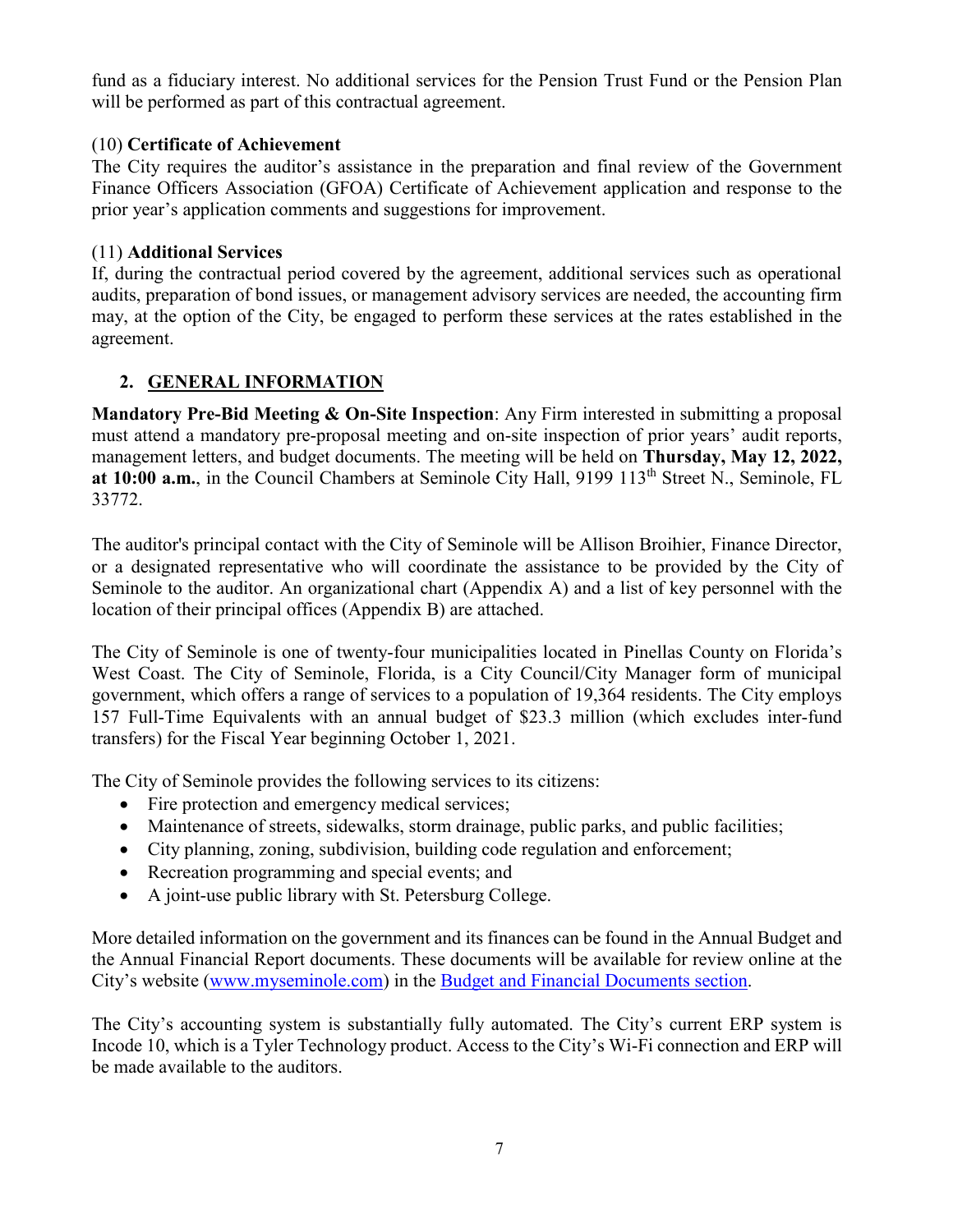The City of Seminole uses a modified accrual basis of accounting for all Governmental Fund Types and Pension Trust Funds are maintained on an accrual basis. The City of Seminole uses the following fund types and account groups in its budgeting financial reporting:

Governmental Funds General Fund

*Special Revenue Funds:*  Local Infrastructure Sales Tax Fund Grants Fund Special Events Fund Transportation Impact Fee Fund Tree Mitigation Fund Capital Improvements Plan Fund Library Fund

Fiduciary Funds (not budgeted) Firefighters Municipal Pension Trust Fund City Manager Pension Fund Deferred Compensation Fund City Retirement Fund

Finance Division personnel includes the Finance Director, Senior Accountant, Payroll Specialist, and Accounts Payable Technician, who provide core functions of budget development and management, Long-range financial planning, investments, accounts payable and receivable, payroll, and purchasing. The City has no internal audit function.

Operating and capital budgets for funds (the City budgets only governmental funds) are recorded in the ERP system. Additionally, budget amendments and transfers are documented and recorded in the system.

The City of Seminole has been awarded the Certificate of Achievement for Excellence in Financial Reporting consecutively for the past 22 years and anticipates applying for this award in future years.

# 3. **QUALIFICATIONS**

Submittals will only be considered from service providers that comply with the following:

- Authorization and Licenses.
	- 1. Proposers must submit an affirmation that they meet the Government Auditing Standards independence requirements as published by the U.S. General Accounting Office.
	- 2. Firms must be authorized to do business in the State of Florida and must be a Certified Public Accounting Firm duly licensed by, and in good standing with, the State of Florida.
	- 3. The Government Auditing Standards require the Certified Public Accountant in charge of the audit to have completed, within the immediately preceding two (2) years, at least twenty-four (24) hours of continuing professional education that directly relate to government auditing and that will enhance the professional proficiency of the auditor to perform audits or attestation engagements.
- Experience. Proposers must have experience in providing services for governmental organizations. Proposers shall have a minimum of five (5) years of providing audit services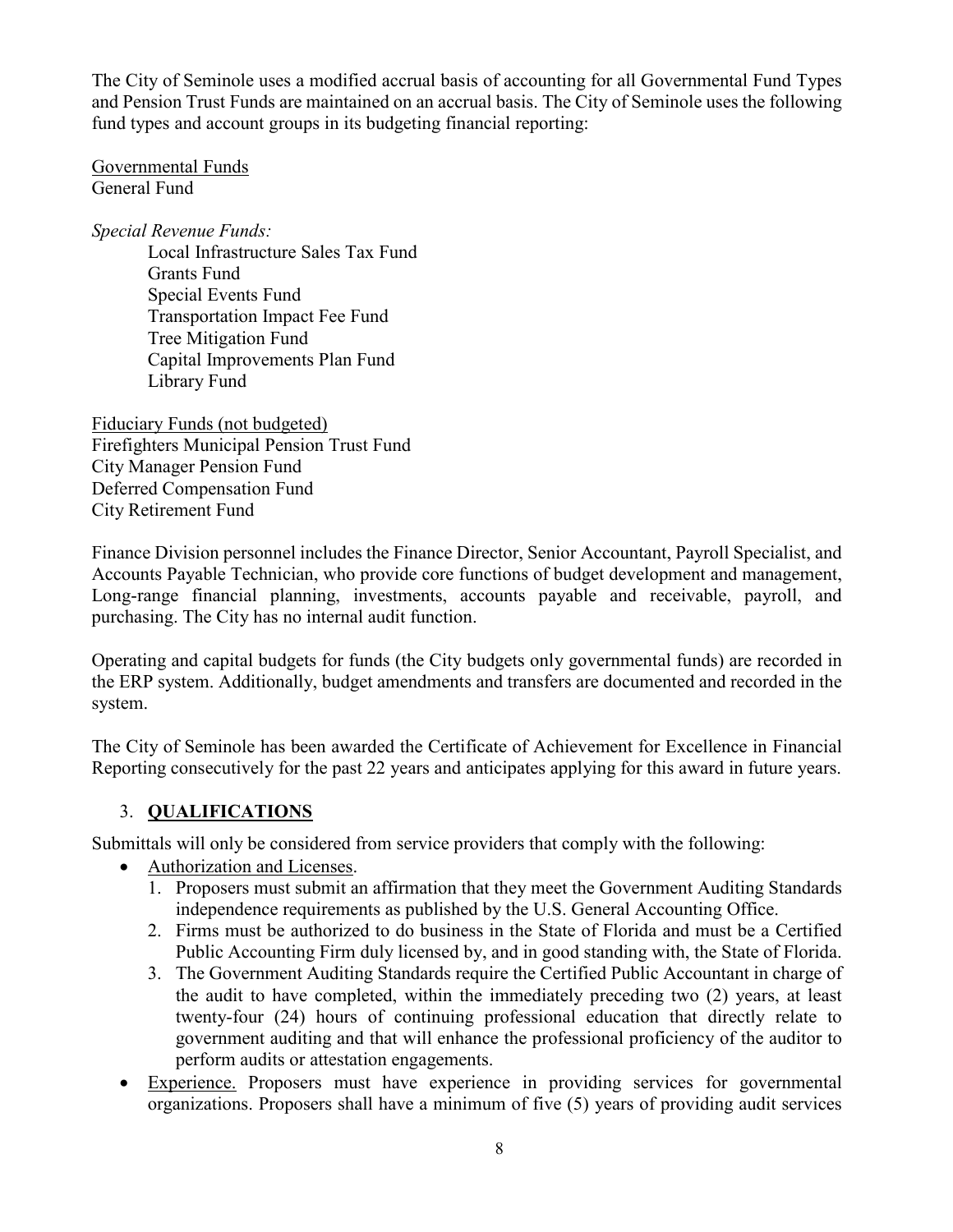to municipalities in Florida of similar complexity and size as the City. Proposers not able to list two current Municipal references may be disqualified from consideration.

• Location. Proposers should have a field office in the Tampa–St. Petersburg–Clearwater or North Port-Sarasota-Bradenton Metropolitan Statistical Areas.

# **4. INSTRUCTIONS FOR PROPOSALS**

Warning: Firms must attend the mandatory Pre-Bid Meeting on May 12, 2022, to be eligible to submit Proposals.

**One original and one copy of the Proposal must be submitted.** In addition, an electronic version of the Proposal is to be submitted on a USB storage device (flash or thumb drive).

# *Required Information and Format*

Maximum 30 pages for Items I - VII, suggested page lengths included below.

- I. Title Page (1 page): Proposal Name, Date, Legal Name of Proposer, Local Address, Telephone Number, Contact Person
- II. Table of Contents (1 page): Clear identification of materials by section and page number

# III. Compliance Information (2 pages): Firms must include/provide the following information/documentation in order to meet the minimum qualifications to warrant consideration.

- Legal name of entity and firm's federal taxpayer identification number.
- State number of years in business.
- State the location, address, and telephone number of Firm's office. Submit the names of owners, officers, and principals in management.
- Affirmation that they meet the Government Auditing Standards independence requirements as published by the U.S. General Accounting Office.
- Certification of registration from the Florida Secretary of State showing Firm is in good standing and authorized to do business in Florida. Firms must be properly registered.
- IV. Company Overview (2 pages): Provide a brief description of the firm, similar past work during the last 5 years, firm's size, structure, available staffing, and any additional related information.
	- State whether the firm is local, regional, or national.
	- State the location of the office from which the work is to be done and the number of partners, managers, supervisor seniors, and other professional staff employed at that office.
	- Describe the range of activities performed by the local office such as audit, accounting, tax service, or management services.
	- Describe the local office's management and/or computer assistance capability including the numbers and classifications of personnel skilled in online computer auditing.
	- Disclose and explain if your firm has been subject to any disciplinary actions during the past three years.
	- Disclose and explain if your firm has been dismissed from any engagements with other governmental entities; its contract terminated or where the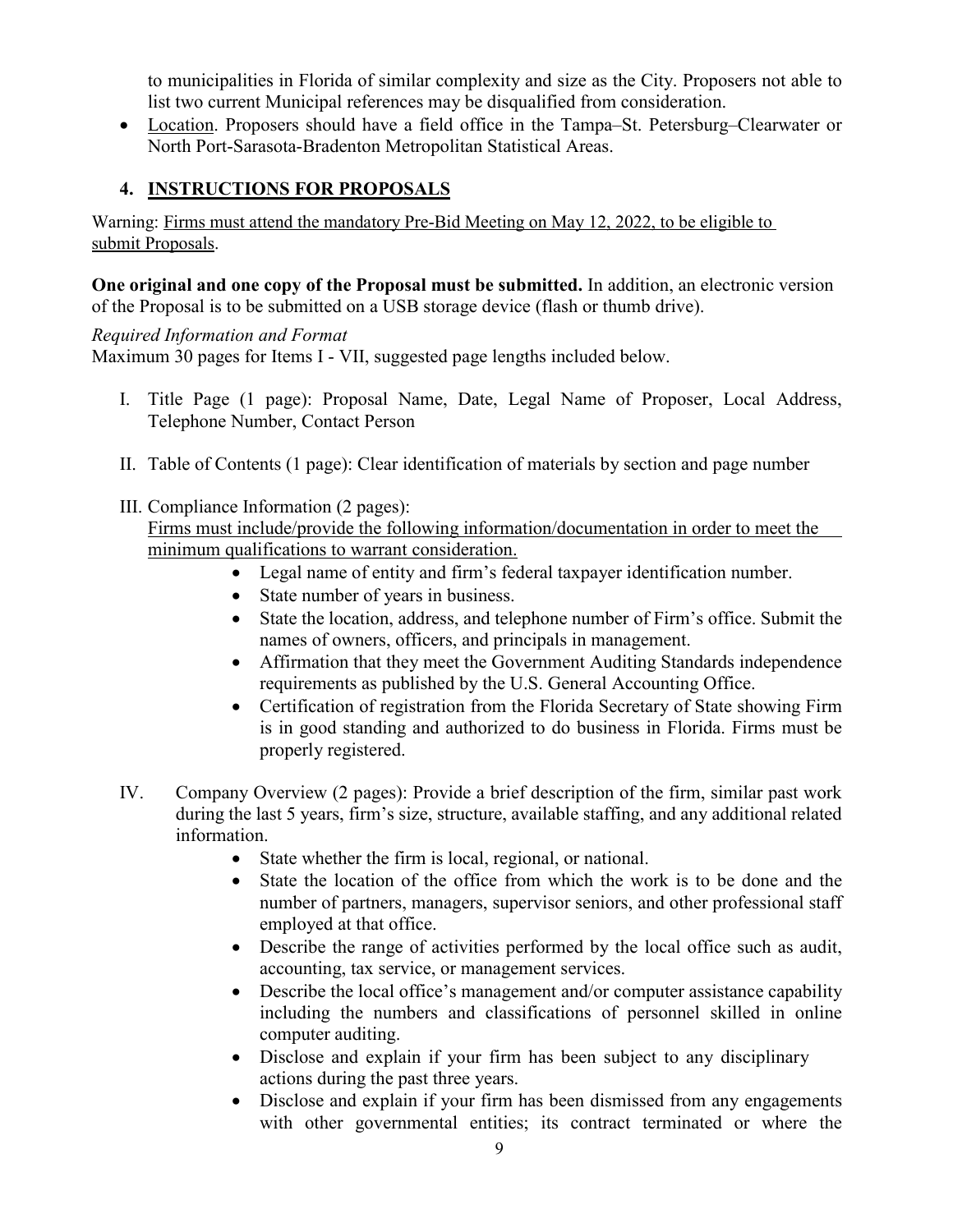Indicate the date and name and telephone number of the principal contact. governmental entity refused to exercise the right to renew the firm's contract.

- V. Project Team (12 pages): Identify the current partners, managers, and supervisors who will work on the audit including staff from other than the local office, if necessary, for this audit. Provide resumes including:
	- Formal education;
	- Supplemental education relative to governmental accounting and auditing;
	- Experience in accounting in general;
	- Experience in private business or government (list engagements);
	- Experience in auditing government units (list engagements);
	- Experience in computerized accounting systems used by governments;
	- Membership in various National and State governmental accounting boards, committees, or associations (past or present); and
	- Professional recognition such as certified public accounting licenses, awards, etc.

Describe your firm's current partners, managers, and supervisors' experience in:

- Preparing governmental financial statements in conformance with the Codification of Governmental Accounting and Financial Reporting Standards Board Pronouncements and Interpretations;
- Assisting clients in obtaining and maintaining the Certificate of Achievement for Excellence in Financial Reporting;
- Preparing the single audit for audits of Federal and State Grants; and
- • Reviews, specifically for governmental audits at both the local and national levels.
- VI. References (2 pages): Describe your firm's current partners, managers, and supervisors' local governmental audit experience within the State of Florida and give the names and telephone numbers of client officials. Other experience with nonsimilar governmental units may be included only as ancillary information.
- VII. Audit Approach (10 pages): A general description of the techniques, approaches, and methods to be used in providing these services as described in the "Scope of Services."
	- Describe the overall approach the firm will take in this audit engagement including the extent to which statistical sampling techniques will be utilized.
	- Describe the approach that will be used to review the adequacy of the City's system of internal controls.
	- Describe the approach that will be used in testing for legal and regulatory compliance.
	- Describe the use of auditing software in the engagement.
	- Describer the extent of analytical procedures to be employed.
	- Explain the approach proposed for gaining and documenting an understanding of the government's internal controls.
	- Explain the approach to be taken in determining laws and regulations that will be subject to audit test work.
	- Address how the audit will be conducted in accordance with the scope outlined in Section II of the RFP document.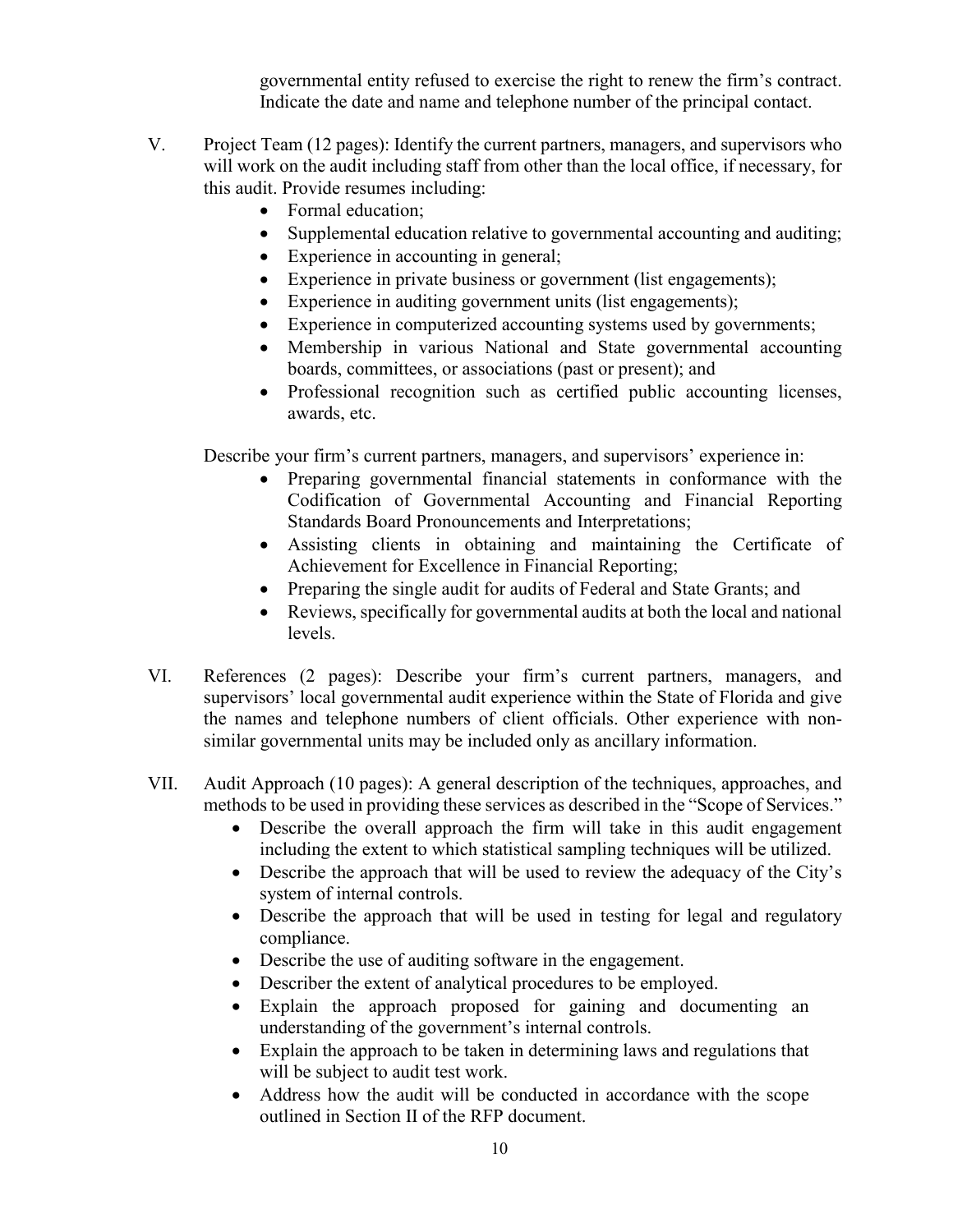- pronouncements in the initial contract year and/or subsequent years. The City usually implements GASB pronouncements by the required year and not • Describe the method and work plan for auditing pending GASB earlier.
- Describe the assistance that will be provided in meeting the requirements for the Government Finance Officers Association's Certificate of Achievement for Excellence in Financial Reporting. The City has received the award for the last 23 years, including for fiscal year ending 9/30/2020.
- VIII. Fee Proposal. *Not counted towards page maximum*. Use included Excel file "Exhibit without a single audit for each of the five (5) years. The fee proposal shall also include an hourly rate for additional services. A." Disclose the fee proposal for each of the five (5) years. Certain years may not require a single audit; therefore, the fee proposal must reflect fees both with and
- whether the review included a review of specific government engagements.<br>X. Required Forms. *Not counted towards page maximum*. IX. Quality Control Review. *Not counted towards page maximum*. Submit the firm's most recent external quality control review, letters of comments, and a statement as to
- - Proposal Sheet
	- Statement of Public Entity Crimes
	- Drug-Free Workplace Certification
	- General Terms & Conditions Acknowledgement
	- General Conditions Assent

# **5. EVALUATION CRITERIA & SELECTION PROCESS**

The City of Seminole's Auditor Selection Committee consists of the seven-member Seminole City Council.

| May 12, 2022 10:00 a.m.  | Mandatory Pre-Proposal Meeting, Council Chambers, City Hall, 9199<br>113 <sup>th</sup> Street N., Seminole, FL 33772 |
|--------------------------|----------------------------------------------------------------------------------------------------------------------|
| June 1, 2022, 11:00 a.m. | Proposals due to the City of Seminole                                                                                |
| June 14, 2022, 6:00 p.m. | Evaluation and Ranking of Proposals.                                                                                 |
| June 28, 2022, 6:00 p.m. | Presentations from shortlisted Firms.                                                                                |

 meeting. Ranking of the proposals based on, but not limited to, the following criteria: Proposals will be distributed to the Auditor Selection Committee in advance of the June 14, 2022,

- Qualifications and Experience 25%;
- Technical Ability of Personnel 25%;
- Ability to Furnish Required Services 25%; and
- $Cost 25\%$ .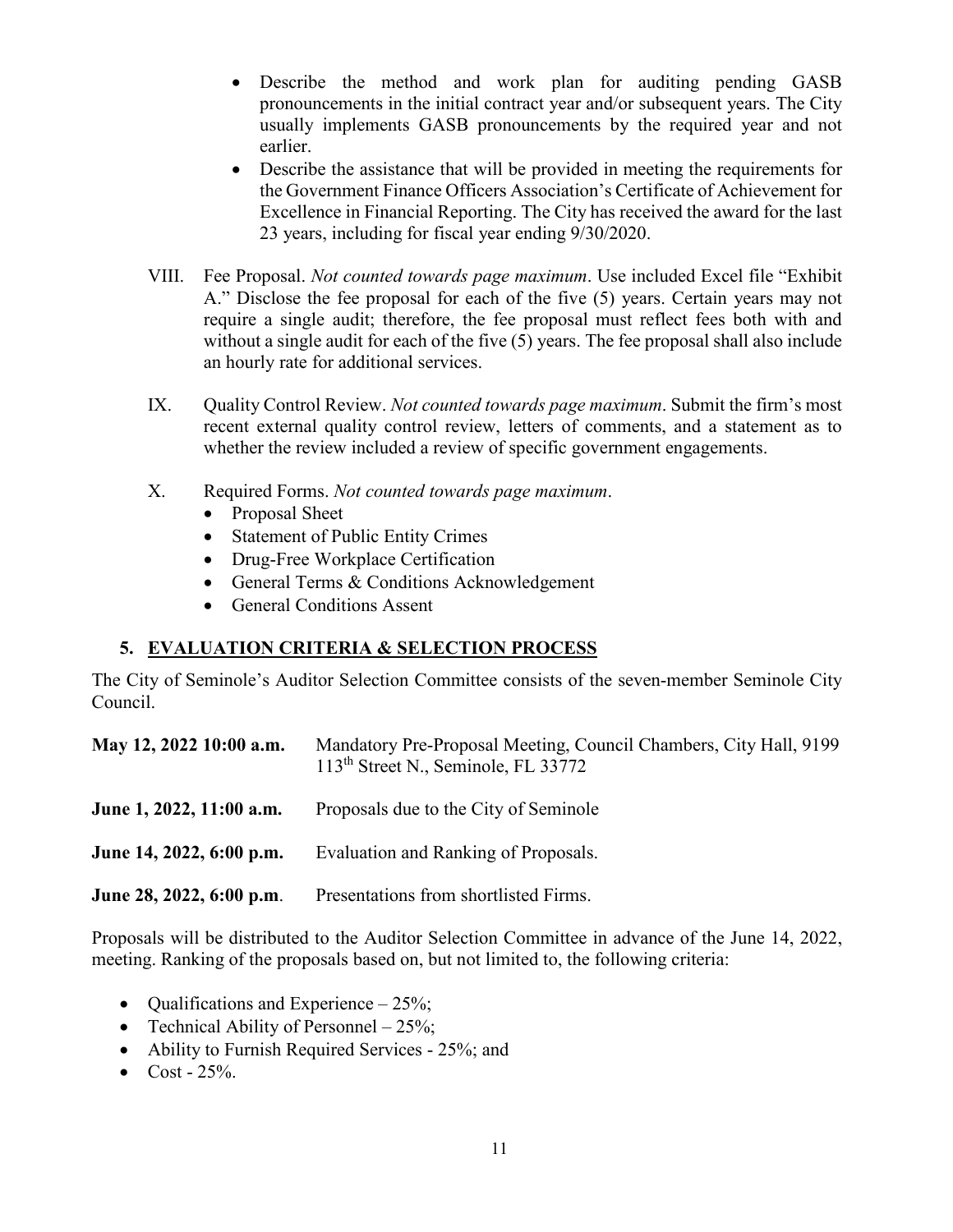The Auditor Selection Committee shall select the three (3) highest-ranked Firms to move forward for presentations on June 28, 2022. Pursuant to F.S. 218.391, if fewer than three Firms respond to the Request for Proposal, the committee shall recommend such firms as it deems to be the most highly qualified for presentation.

 beginning at 6:30 p.m. Tuesday, June 28, 2022. Each shortlisted Firm will give a presentation to the firm. The City may, at its discretion, provide an agenda or outline of the presentation format in All Proposers should be available for in-person presentations to the Auditor Selection Committee Auditor Selection Committee. Presentations are not anticipated to last longer than 30 minutes per advance.

 In addition to the criteria used in the initial evaluation, Firms will also be evaluated on the following during their Presentations: 1. Content

- 
- 2. Organization
- 3. Delivery
- 4. Overall Impression

Upon completion of presentations, the Auditor Selection Committee will rank shortlisted Firms based on information provided during the presentation. The Auditor Selection Committee shall vote to finalize the rankings.

At its regular meeting on July 12, 2022, the Seminole City Council will authorize the City Manager to begin negotiations for Annual Financial Auditing Services. The City shall commence contract negotiations beginning with the top-ranked Firm first. If the agreement is not reached with the topranked Firm, the City will terminate negotiations and proceed to the next highest-ranked Firm in descending order until an Agreement has been reached. The agreement will then be presented to City Council for approval at a subsequent meeting.

# **6. SPECIAL CONDITIONS**

## **Assistance Provided by the City**

- The Finance Department staff and responsible management personnel will be available during the audit to assist the Firm by providing information, documentation, and explanations.
- City of Seminole staff will be available to provide systems documentation and explanations.
- The City staff will be responsible for the preparation of the MD&A and statistical section.
- Schedules for the Statistical Section will be prepared by City of Seminole staff and distributed to the auditor for inclusion in the Annual Comprehensive Financial Report (with the exception of Schedule 1, 3, and 4 to be prepared by auditor as noted in the Scope of Work).
- The City will provide the auditor with a reasonable workspace, access to a telephone line, and internet access.
- The City will electronically submit the State of Florida Annual Local Government Financial Report.
- The City reserves the right to approve, reject or request rotation of staff assigned to the City's audit.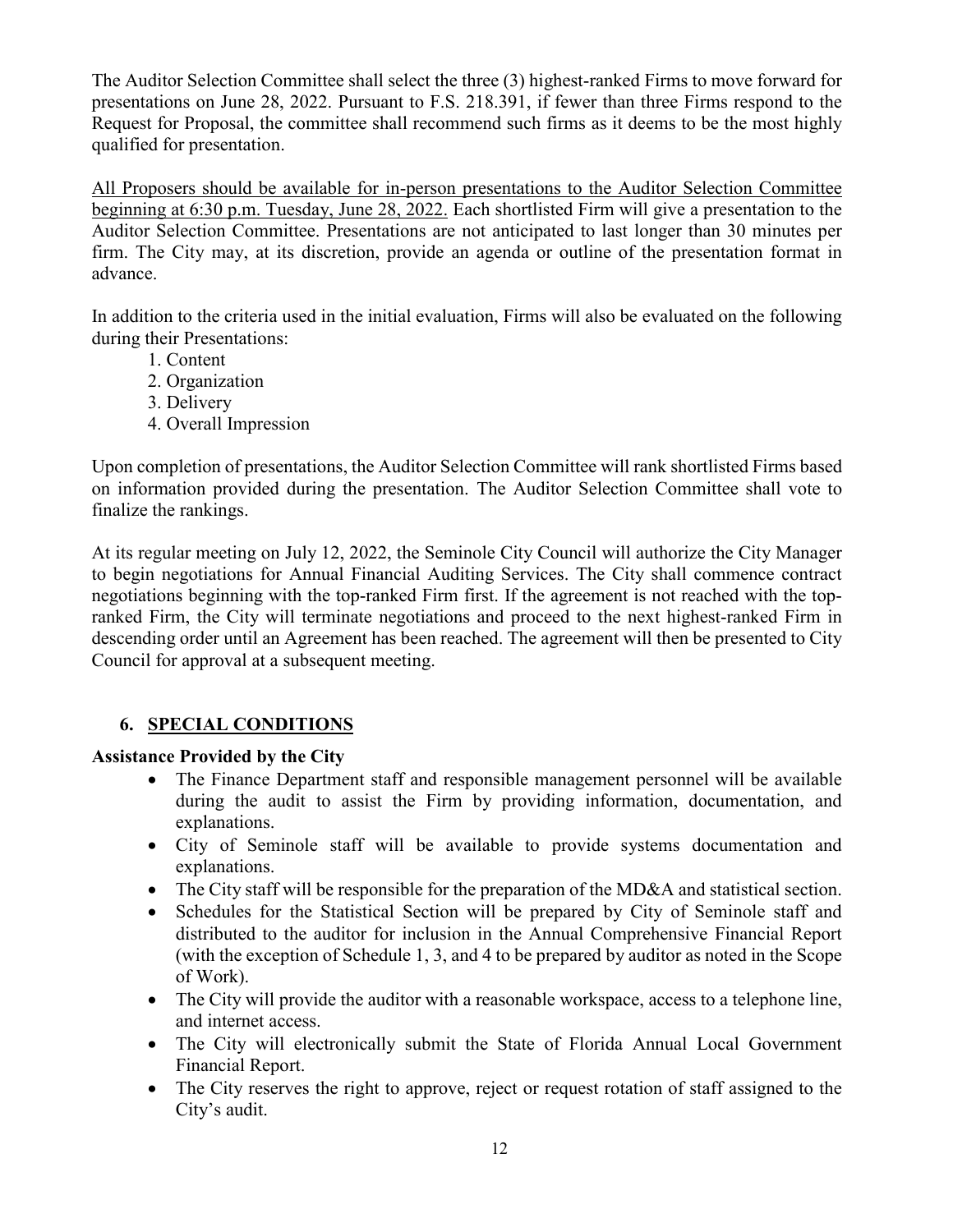## **Timeline and Schedule**

An initial conference shall be held between the City of Seminole's key personnel upon execution of the contract. The purpose of this meeting will be to discuss prior audit problems and the interim work to be performed. This meeting will also be used to establish an overall liaison for the audit, to plan for workspace and other needs of the auditor. The City of Seminole will have all necessary Finance personnel available to meet with the firm's personnel upon execution of the contract.

On an annual basis:

- • Interim Work shall be completed by the auditor no later than December 1 each year, or as agreed upon between the City and the auditor in writing.
- • Detailed Annual Audit Plan shall be completed no later than December 1 each year. The schedules to be completed by Finance staff prior to the beginning of fieldwork. auditor shall work with Finance staff during development and shall include a list of
- • Fieldwork shall commence no later than January 31 each year, or as agreed upon between the City and the auditor in writing
- The auditor shall prepare all required draft financial statements with accompanying notes and disclosures, MD&A, and statistical section with the audit reports and recommendations to management no later than March 15 each year, or as agreed upon between the City and the auditor in writing.
- with assistance from the City personnel. The auditor shall deliver to the City the electronic March each year, or as agreed upon between the City and the auditor in writing. • The auditor shall prepare, edit, and print the final Annual Comprehensive Financial Report file of the Annual Comprehensive Financial Report no later than the third Tuesday of
- • The auditor shall prepare, print, and distribute five (5) copies of each of the Fire Services Agreement audit and EMS First Responder Agreement audits. These separate reports are to be presented in a format approved by the Pinellas County Fire and EMS Division.
- later than the fourth Tuesday of March each year, or as agreed upon between the City and • The auditor shall present the Annual Comprehensive Financial Report to the City Council at a regularly scheduled meeting and deliver ten (10) bound hard copies to the City no the auditor in writing.
- • For fiscal years ending September 30, 2023 through September 30, 2026, the schedules will be as agreed upon by mutual written agreement of the City and the auditor.
- • Notwithstanding the above, throughout the entire term of the agreement, the auditor shall provide all necessary reports so that the City may submit the final Annual Comprehensive Financial Report to the Government Finance Officers Association no later than March 31 each year.

# Audit Meetings

After completion of interim and before final fieldwork:

- Discuss steps taken by the Finance Department to address findings from prior year's audit.
- • Discuss effect of any regulatory changes or new statements of the Governmental Accounting Standard Board that will require implementation by the City.
- Review of Audit Plan.
- Discuss how plan is progressing.
- Discuss any risks or exposures that have been identified.
- Discuss any issues that may have arisen during the audit.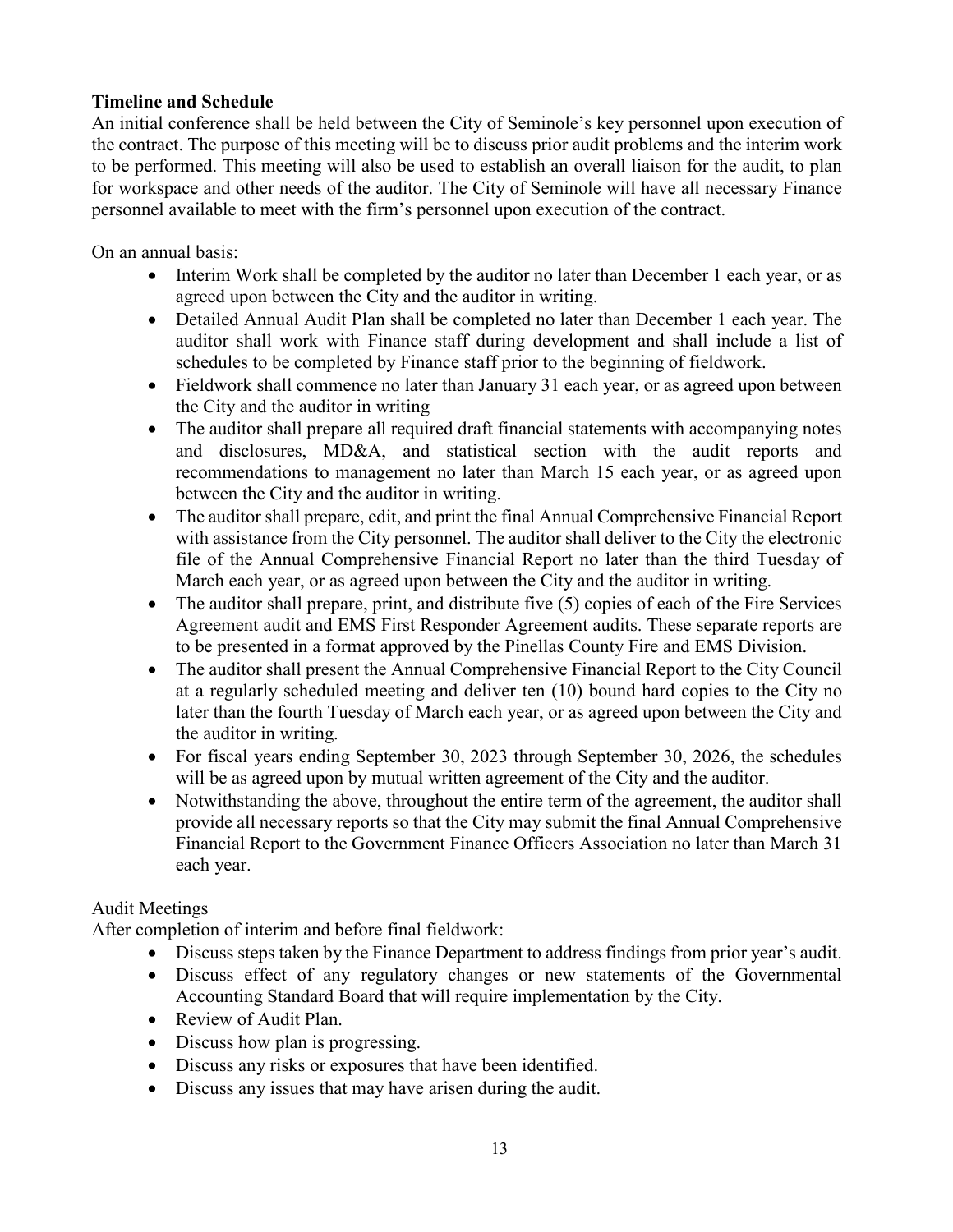Upon Completion of final report, the following will be reviewed and discussed with the City Manager and Finance Director:

- Audit findings;
- Audit letters;
- Adequacy of City's internal controls; and
- City management's responses to findings.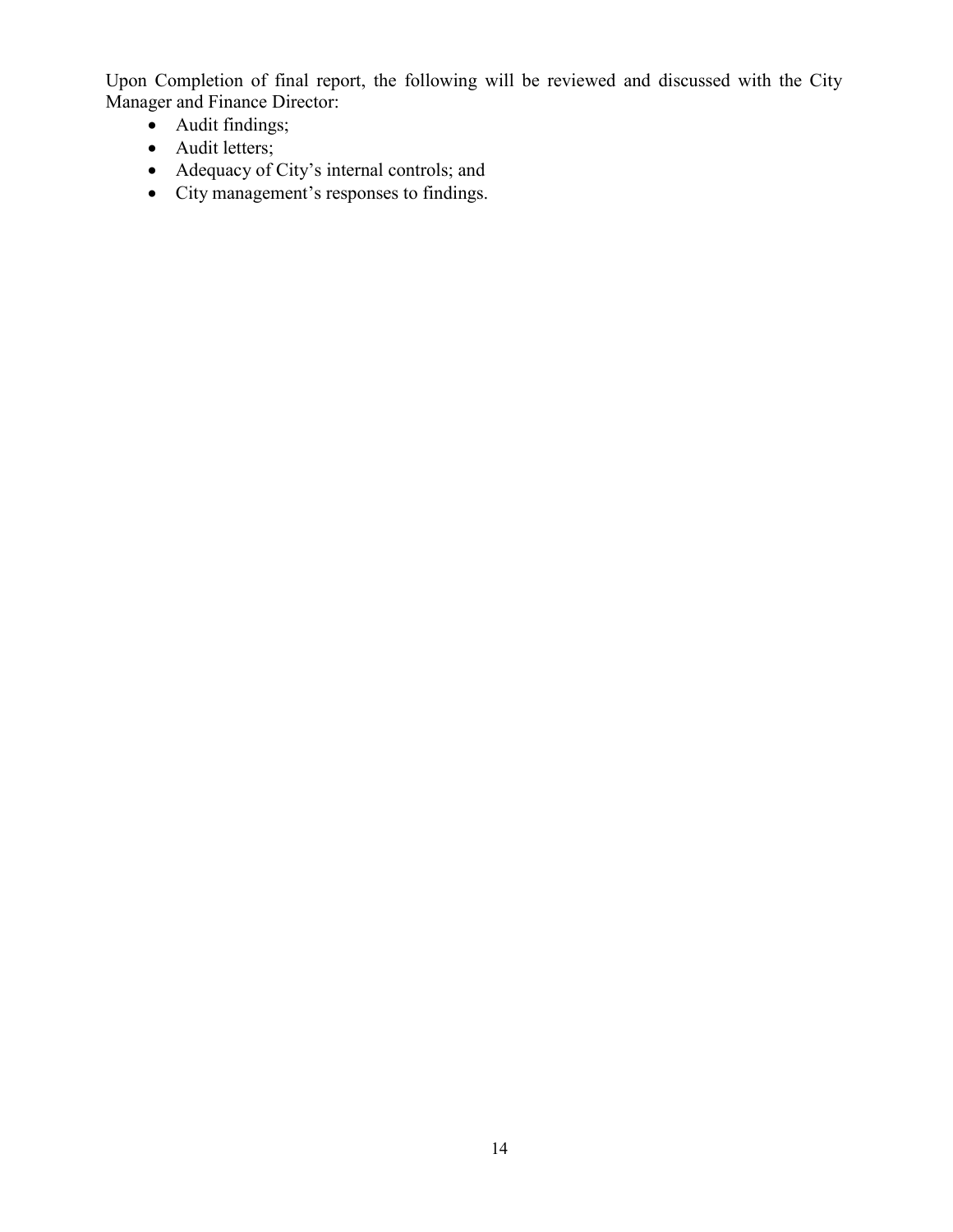## **SECTION II GENERAL INSTRUCTIONS**

All Proposals must be typed—as legibility, clarity, and completeness are essential—and must be signed by the individual(s) legally authorized to bind the Proposer.

Responses should be mailed or delivered to:

**City of Seminole 9199 113th Street North Office of the City Clerk Seminole, FL 33772** 

Proposals should be submitted by mail, hand delivery, or express mail in a sealed envelope with the respondent's name and return address. To prevent unauthorized access to the Proposal, the outside of the envelope/box used for the sealed proposals should be clearly marked as follows:

# **CITY OF SEMINOLE, FLORIDA**

#### **"DO NOT OPEN"**

**"RFP NO. 22-0601: ANNUAL FINANCIAL AUDITING SERVICES"** 

| Name of FIRM: |  |
|---------------|--|
|               |  |

| Address of FIRM: |  |
|------------------|--|
|                  |  |

# **QUESTIONS**

2022. Any questions concerning the RFP should be directed in writing to Finance Director, Allison Broihier, at abroihier@myseminole.com. All requests for information shall be submitted no later than May 20,

 explain or interpret the RFP or to respond to questions related thereto. Responses to all appropriately-Only the responses of the above-identified City official shall be binding, and Firms are advised that no other source of information as to this RFP is authorized, and no other City official is authorized to submitted questions shall be made by way of the issuance of one or more Addenda/Addendum, which shall be published on the City's website under Public Notices and on [www.demandstar.com.](http://www.demandstar.com/)

It is the further responsibility of each Bidder to determine whether any addenda have been issued to this RFP and to incorporate any such addenda into the submission of qualifications.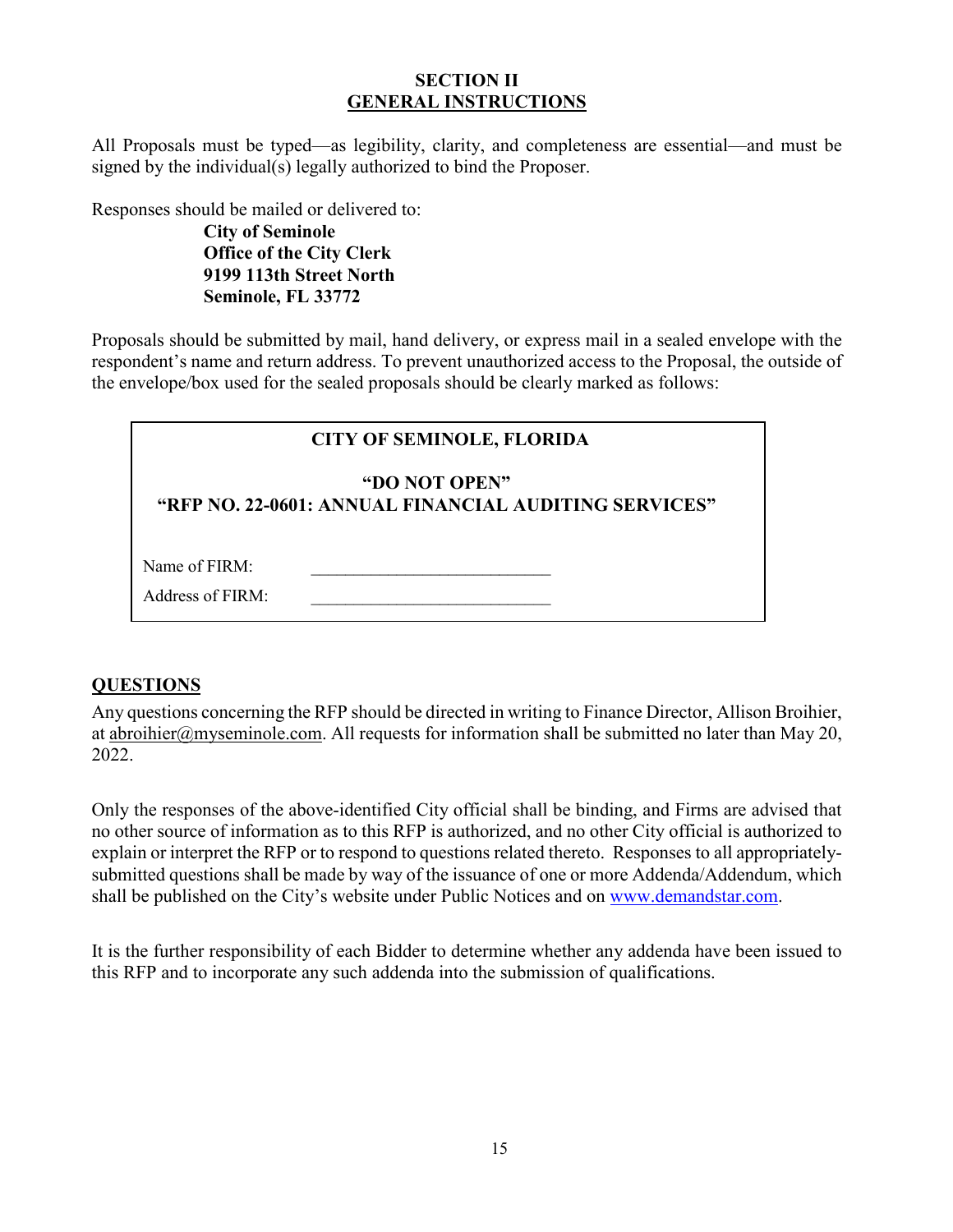# **SECTION III REQUIRED FORMS**

# **PROPOSAL SHEET QUALIFICATIONS STATEMENT**

# **SUBMITTED BY:**

| Official Name of Firm: | Click or tap here to enter text.                                                                         |
|------------------------|----------------------------------------------------------------------------------------------------------|
| Address:               | Click or tap here to enter text.<br>Click or tap here to enter text.<br>Click or tap here to enter text. |

| <b>SUBMITTED TO:</b>  | City of Seminole – RFP No. 22-0601        |
|-----------------------|-------------------------------------------|
| <b>SUBMITTED FOR:</b> | <b>Annual Financial Auditing Services</b> |

# **FIRM CONTACT INFORMATION:**

| <b>Contact Person:</b> | Click or tap here to enter text. |
|------------------------|----------------------------------|
| Title:                 | Click or tap here to enter text. |
| Phone:                 | Click or tap here to enter text. |
| Email:                 | Click or tap here to enter text. |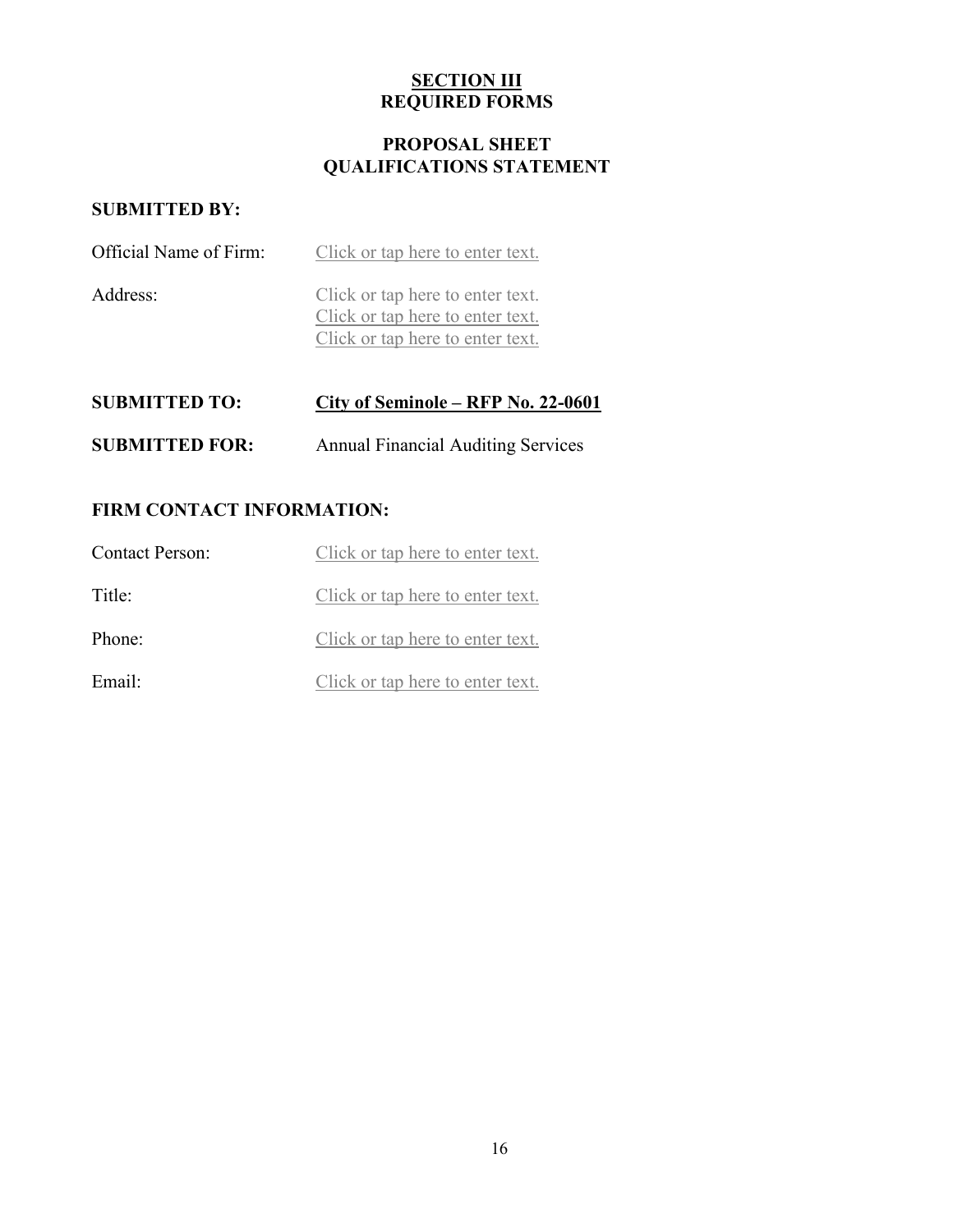#### **INSURANCE REQUIREMENTS**

## INDEMNIFICATION AND INSURANCE REQUIREMENTS

#### 1. Indemnification

 whatsoever kind or nature including, but not by way of limitation, attorneys' fees, and The bidder shall hold harmless, indemnify, and defend the City, its members, officers, and employees against any claim, action, loss, damage, injury (whether mental or physical and including death to persons or damage to property), liability, cost, and expenses of court costs caused by the negligent acts or omissions of the bidder, its agents, assigns, and employees.

#### 2. Insurance

a. Without limiting its liability under the contract, the bidder shall procure and maintain at its sole expense during the life of the contract, insurance of the types, and in the minimum amounts stated herewith:

| Type                            | Amount         |
|---------------------------------|----------------|
| Professional Liability          | \$1,000,000    |
| Comprehensive General Liability | \$1,000,000    |
| Comprehensive Automobile        | \$1,000,000    |
| Liability                       |                |
| Workers' Compensation           | As required by |
|                                 | law            |

- b. The bidder's comprehensive general liability policy shall include contractual liability on a blanket or specific basis to cover the indemnification.
- c. Such insurance shall be written by a company licensed to do business in the State of Florida and satisfactory to the City. Prior to commencing any work under the contract, certificates evidencing the maintenance of said insurance shall be furnished to and approved by the City Manager.
- d. The insurance shall provide the no material alteration or cancellation, including expiration and non-renewal, shall be effective until thirty (30) days after receipt of written notice by the City.
- e. The bidder shall provide a Certificate of Insurance identifying the City as an additional insured.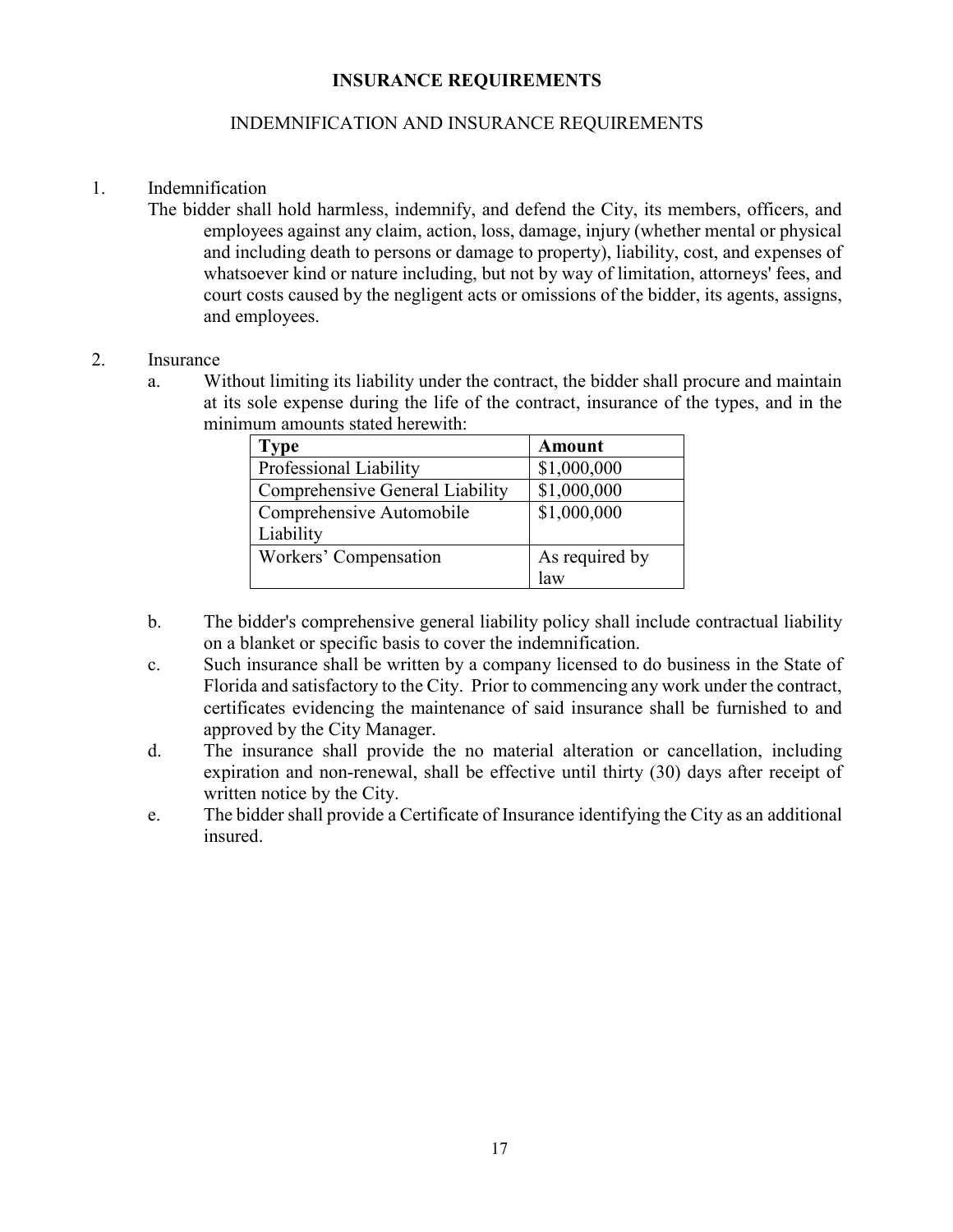#### **PUBLIC ENTITY CRIME STATEMENT**

## **SWORN STATEMENT PURSUANT TO SECTION 287.133(3)(a), FLORIDA STATUTES, ON PUBLIC ENTITY CRIMES**

## THE FORM MUST BE SIGNED AND SWORN TO IN THE PRESENCE OF A NOTARY PUBLIC OR OTHER OFFICIAL AUTHORIZED TO ADMINISTER OATHS.

| by $\overline{\phantom{a}}$                                                                                                                                                                                                          |
|--------------------------------------------------------------------------------------------------------------------------------------------------------------------------------------------------------------------------------------|
| or $\qquad \qquad$                                                                                                                                                                                                                   |
| whose business address is <b>and a set of the set of the set of the set of the set of the set of the set of the set of the set of the set of the set of the set of the set of the set of the set of the set of the set of the se</b> |
| and (if applicable) its Federal Employer Identification Number (FEIN) is                                                                                                                                                             |
| of the individual signing this sworn statement                                                                                                                                                                                       |

2. I understand that a "public entity crime" as defined in Paragraph 287.133(1)(g), Florida Statutes, means a violation of any State or Federal law by a person with respect to and directly related to the transaction of business with any public entity or with an agency or political subdivision of any other state or of the United States including, but not limited to, any bid or contract for goods or services, any lease for real property, or any contract for the construction or repair of a public building or public work, involving antitrust, fraud, theft, bribery, collusion, racketeering, conspiracy, or material misrepresentation.

- 3. I understand that "convicted" or "conviction" as defined in Paragraph 287.133(1)(b), Florida Statutes, means a finding of guilt or a conviction of public entity crime with or without an adjudication of guilt in any Federal or State trial court of record relating to charges brought by indictment or information after July 1, 1989 as a result of a jury verdict, non-jury trial, or entry of a plea of guilty or nolo contendere.
- a. A predecessor or successor of a person convicted of a public entity crime or 4. I understand that an "affiliate" as defined in Paragraph 287.133(1)(a), Florida Statutes, means:
	- by one (1) person of shares constituting a controlling interest in another person or a b. An entity under the control of any natural person who is active in the management of the entity and who has been convicted of a public entity crime. The term "affiliate" includes those officers, directors, executives, partners, shareholders, employees, members, and agents who are active in the management of an affiliate. The ownership pooling of equipment or income among persons when not for fair market value under the Arm's Length Agreement, shall be a prima facie case that one
		- (1) person controls another person. A person who knowingly enters into a joint venture with a person who has been convicted of a public crime in Florida during the preceding thirty-six (36) months shall be considered an affiliate.
- contracts for the provision of goods or services let by a public entity or which otherwise 5. I understand that a "person" as defined in Paragraph 287.133(1)(e), Florida Statutes, means any natural person or any entity organized under the laws of any state or of the United States with the legal power to enter into a binding contract and which bids or applies to bid on transacts or applies to transact business with a public entity. The term "person" includes those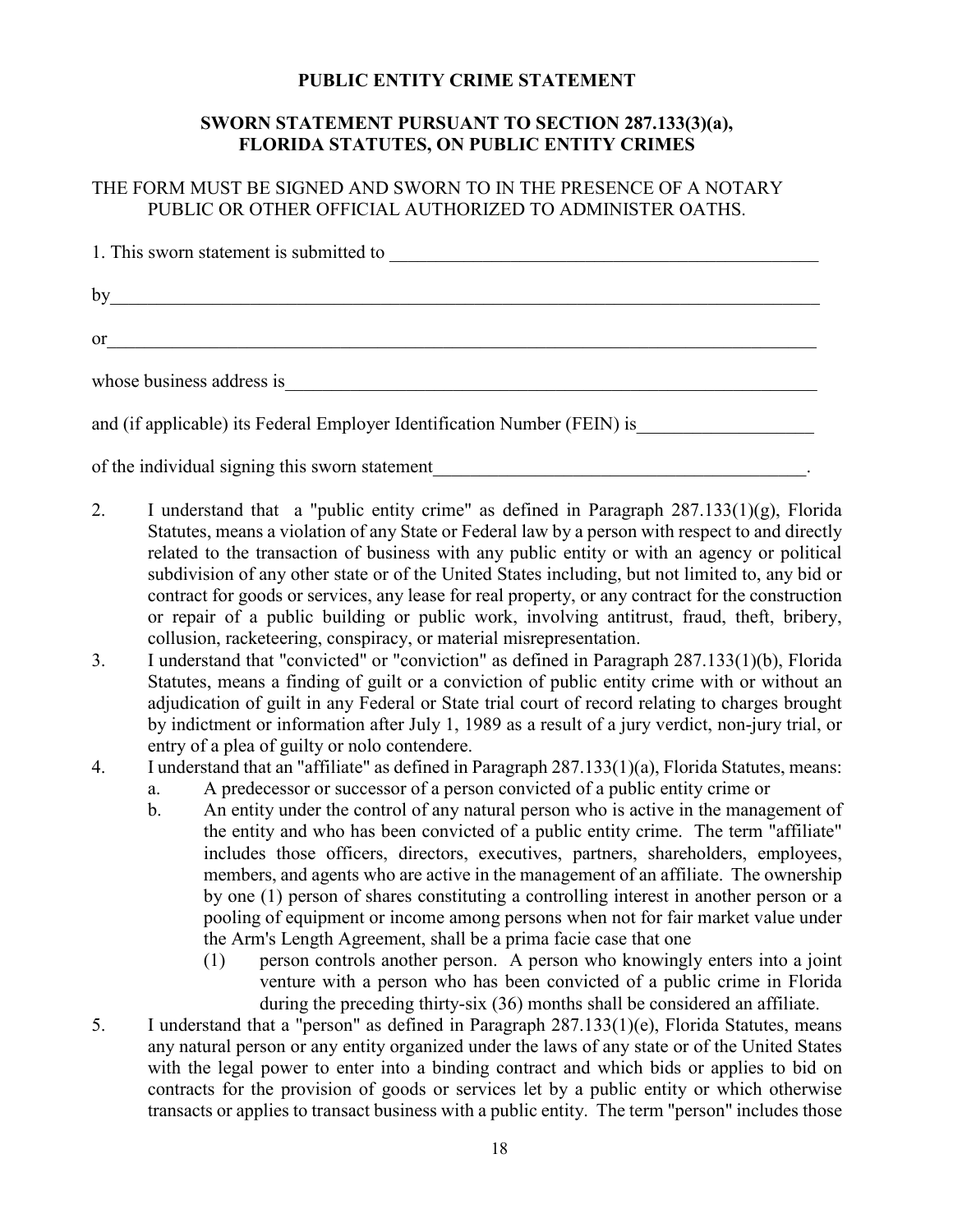officers, directors, executives, partners, shareholders, employees, members, and agents who are active in management of an entity.

- 6. Based on information and belief, the statement which I have marked below is true in relation to the entity submitting this sworn statement (indicate which statement applies).
	- Neither the entity submitting this sworn statement, nor any of its officers, directors, executives, partners, shareholders, employees, members, or agents who are active in the management of the entity nor any affiliate of the entity has been charged with and convicted of a public entity crime subsequent to July 1, 1989.
		- who are active in the management of the entity or an affiliate of the entity has The entity submitting this sworn statement or one  $(1)$  or more of its officers, directors, executives, partners, shareholders, employees, members, or agents been charged with and convicted of a public entity crime subsequent to July 1, 1989.
			- who are active in the management of the entity or an affiliate of the entity has Final Order entered by the Hearing Officer determined that it was not in the The entity submitting this sworn statement or one  $(1)$  or more of its officers, directors, executives, partners, shareholders, employees, members, or agents been charged with and convicted of a public entity crime subsequent to July 1, 1989. However, there has been a subsequent proceeding before a Hearing Office of the State of Florida, Division of Administrative Hearings and the public interest to place the entity submitting this sworn statement on the convicted vendor list (attach a copy of the final order).

 **I UNDERSTAND THAT THE SUBMISSION OF THIS FORM TO THE CONTRACTING OFFICE FOR THE PUBLIC ENTITY IDENTIFIED IN PARAGRAPH 1 ABOVE IS FOR THE PUBLIC ENTITY ONLY AND THAT THIS FORM IS VALID THROUGH DECEMBER 31 OF THE CALENDAR YEAR IN WHICH IT IS FILED. I ALSO UNDERSTAND THAT I AM REQUIRED TO INFORM THE PUBLIC ENTITY PRIOR TO ENTERING INTO A CONTRACT IN EXCESS OF THE THRESHOLD AMOUNT PROVIDED IN SECTION 287.017, FLORIDA STATUTES, FOR CATEGORY TOWN OF ANY CHANGE IN THE INFORMATION CONTAINED IN THIS FORM.** 

 $\mathcal{L}_\text{max}$  and  $\mathcal{L}_\text{max}$  and  $\mathcal{L}_\text{max}$  and  $\mathcal{L}_\text{max}$  and  $\mathcal{L}_\text{max}$ 

Signature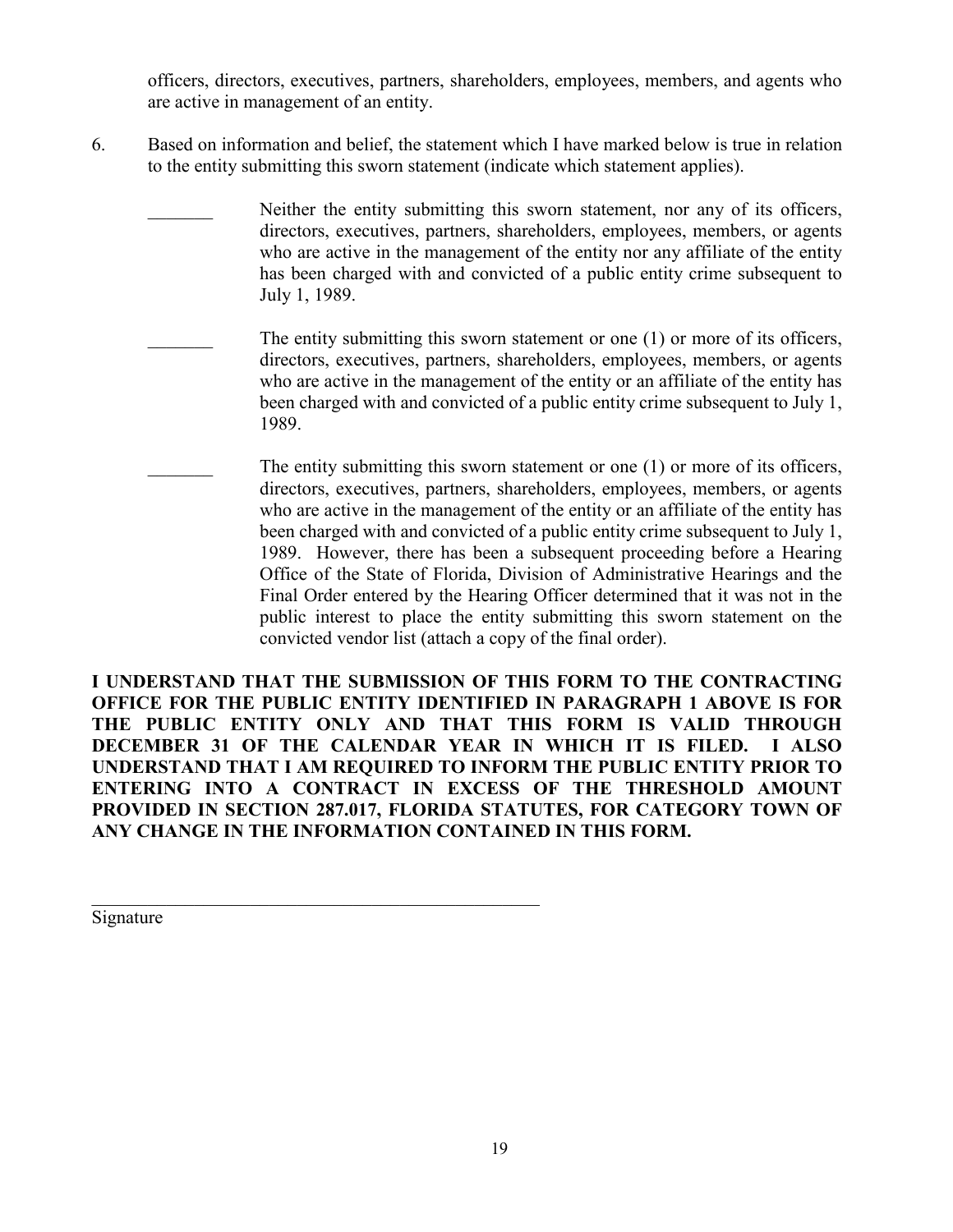| Sworn to and subscribed before me this ______ day of ___________________________ |                          | , 2022 |
|----------------------------------------------------------------------------------|--------------------------|--------|
|                                                                                  |                          |        |
|                                                                                  |                          |        |
|                                                                                  |                          |        |
|                                                                                  | Notary Public – State of |        |
|                                                                                  | My commission expires    |        |
|                                                                                  |                          |        |
|                                                                                  |                          |        |
|                                                                                  |                          |        |
|                                                                                  |                          |        |

(Stamped commissioned name of Notary Public)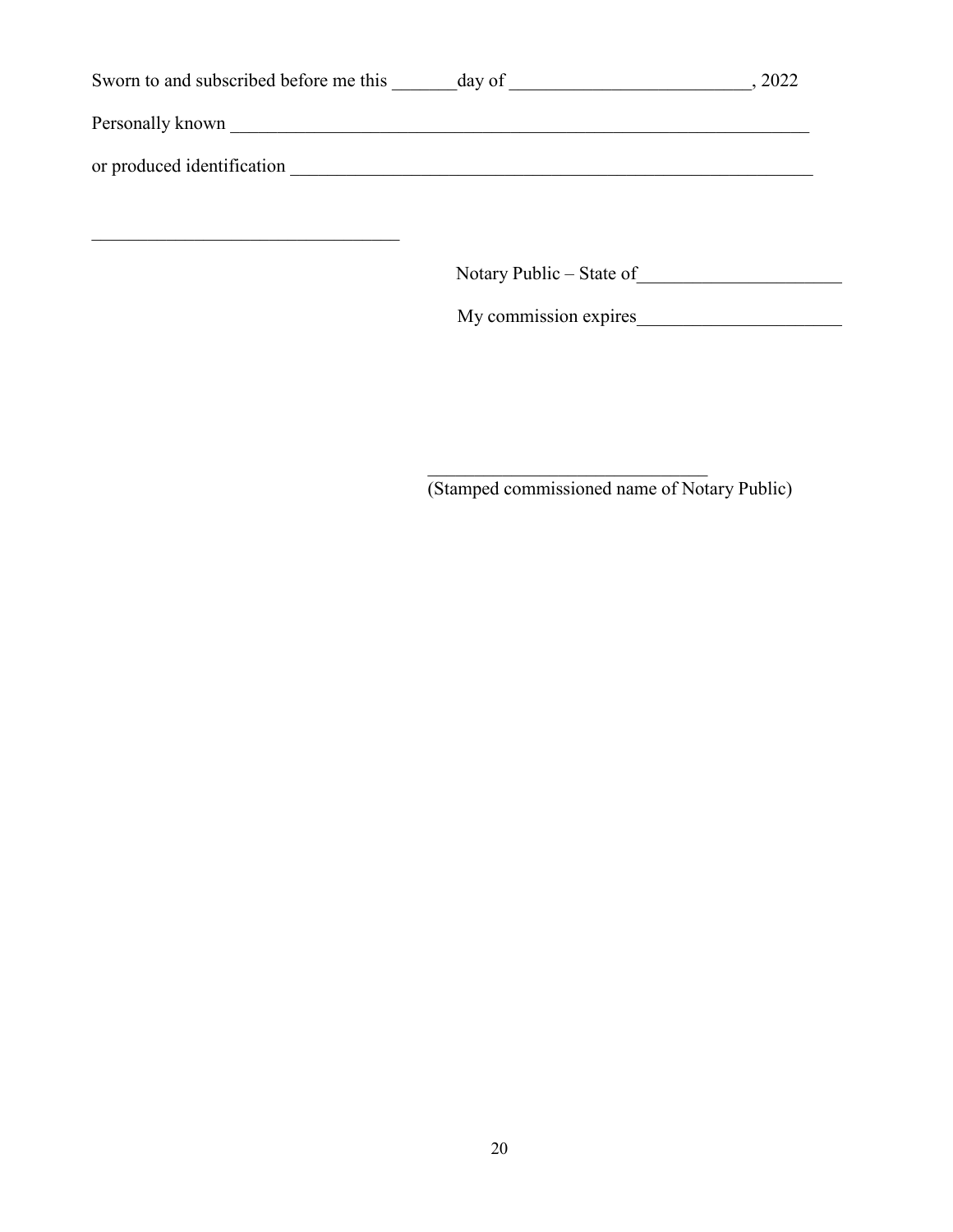#### **DRUG-FREE WORK PLACE CERTIFICATE**

**IDENTICAL TIE BIDS:** Pursuant to Section 287.087 of the Florida Statutes, preference will be given to businesses with Drug-Free Work Place Programs. Whenever two or more bids which are equal with respect to price, quality, and service are received for the procurement of commodities or contractual services, a Bid received from a business that certifies that it has implemented a Drug-Free Work Place Program will be given preference in the award process. Established procedures for processing tie Bids will be followed in the event that none of the tied bidders have a Drug-Free Work Place Program. In order to have a Drug-Free Work Place Program, a business must:

1) Publish a statement notifying employees that the unlawful manufacture, distribution, dispensing, possession, or use of a controlled substance is prohibited in the work place and specifying the actions that will be taken against employees for violations of such prohibition.

 2) Inform employees about the dangers of drug abuse in the work place, the company's policy of maintaining a Drug-Free Work Place, any available drug counseling, rehabilitation, and employee assistance programs, and the penalties that may be imposed upon employees for drug abuse violations.

3) Give each employee engaged in providing the commodities or contractual services that are under the proposal a copy of the statement specified in subsection (1).

 of the United States or any state, for a violation occurring in the work place no later than five (5) days 4) In the statement specified in subsection (1), notify the employees that, as a condition of working on the commodities or contractual services that are under the proposal, the employee will abide by the terms of the statement and will notify the employer of any conviction of, or plea of guilty or nolo contendere to, any violation of Chapter 893 of the Florida Statutes, or of any controlled substance law after such conviction or plea.

 5) Impose a sanction on, or require the satisfactory participation in, a drug abuse assistance or rehabilitation program if such is available in the employee's community, by any employee who is so convicted or who has pled.

 6) Make a good faith effort to continue to maintain a drug-free work place through implementation of this section.

## **AS THE PERSON AUTHORIZED TO SIGN THE STATEMENT, I CERTIFY THAT THIS FIRM COMPLIES FULLY WITH THE ABOVE REQUIREMENTS.**

 $Signature: \underline{\hspace{2cm}} \underline{\hspace{2cm}} \underline{\hspace{2cm}} \underline{\hspace{2cm}} \underline{\hspace{2cm}} \underline{\hspace{2cm}} \underline{\hspace{2cm}} \underline{\hspace{2cm}} \underline{\hspace{2cm}} \underline{\hspace{2cm}} \underline{\hspace{2cm}} \underline{\hspace{2cm}} \underline{\hspace{2cm}} \underline{\hspace{2cm}} \underline{\hspace{2cm}} \underline{\hspace{2cm}} \underline{\hspace{2cm}} \underline{\hspace{2cm}} \underline{\hspace{2cm}} \underline{\hspace{2cm}} \underline{\hspace{2cm}} \underline{\hspace{2cm}} \underline{\hspace{2cm}} \underline{\hspace{2cm}}$ 

| Printed Name:<br>m<br>. itle: |
|-------------------------------|
|-------------------------------|

| Title: |
|--------|
|--------|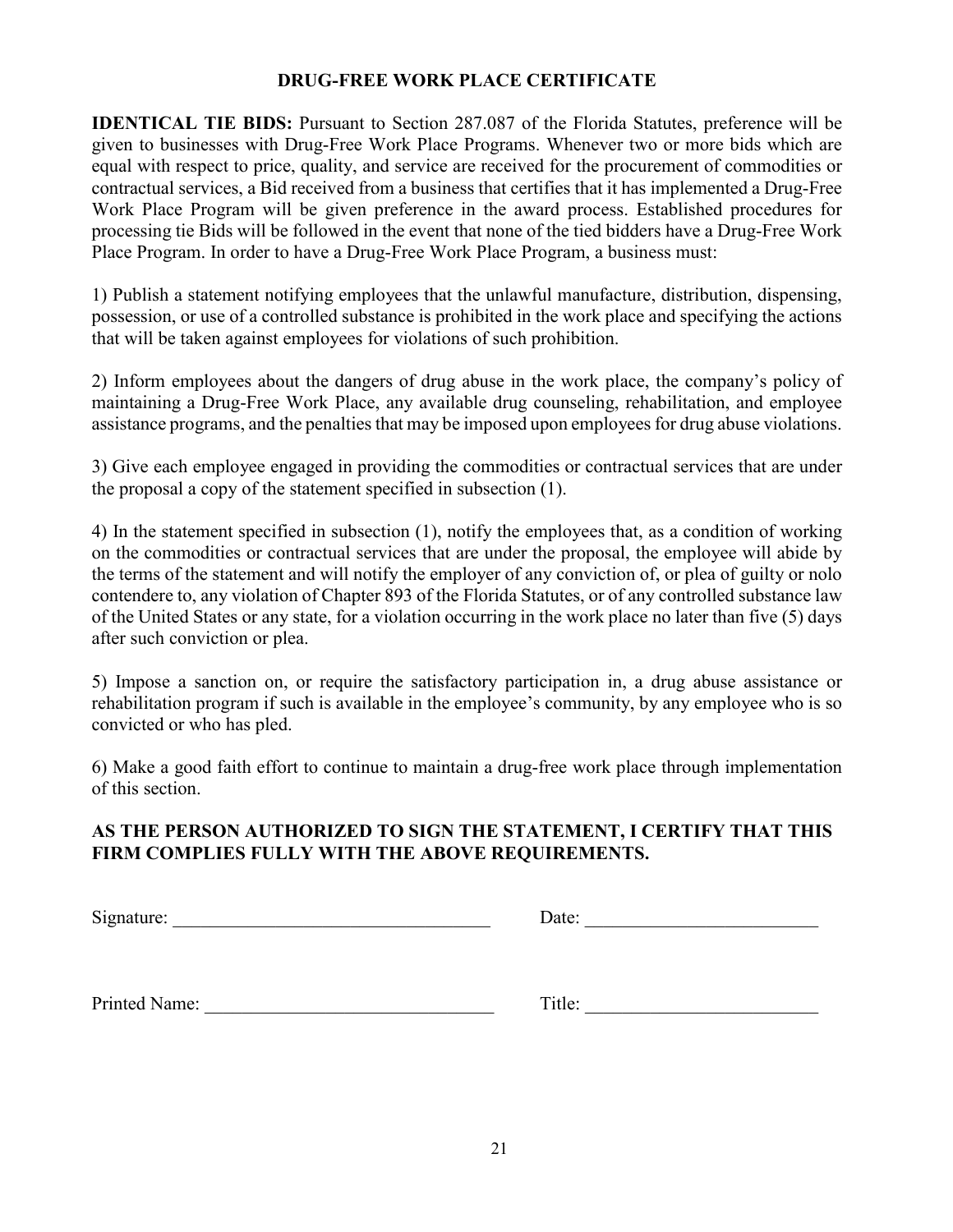#### **SECTION IV GENERAL TERMS & CONDITIONS**

 The City reserves the right to accept or reject any or all proposals in the best interest of City. The City reserves the right to waive any formalities in the selection process.

 determined solely by City and that City does not represent or guarantee unto Firm that any specific It is mutually understood and agreed that the nature, amount, and frequency of the Services shall be amount of services will be requested or required of Firm pursuant to this RFP.

Proposals which do not comply with these instructions or that do not include the requested data may not be considered.

The successful Firm shall not discriminate against any person in accordance with Federal, State or local law.

It is the sole responsibility of the submitting Firm to ensure proposals are received at the proper place on or before the time and date required, and in the format stated.

 public entity crime may not submit a bid on a contract to provide any goods or services to a public entity, may not submit a bid on a contract with a public entity for the construction or repair of a public amount provided in Florida Statutes § 287.017 for CATEGORY TWO for a period of 36 months from A person or affiliate who has been placed on the convicted vendor list following a conviction for building or public work, may not submit bids on leases of real property to public entity, may not be awarded or perform work as a contractor, supplier, subcontractor, or consultant under a contract with any public entity, and may not transact business with any public entity in excess of the threshold the date of being placed on the convicted vendor list.

The City of Seminole does not discriminate in admission or access to, or treatment or employment in its programs and activities on the basis of race, color, religion, age, sex, national origin, marital status, disability or any other reason prohibited by law.

By submitting a response to this solicitation, the submitting entity is agreeing that it consents to the City contacting any parties referenced in the entity's response including, but not limited to, all project owners and references.

 The form of agreement the City intends to use in awarding this contract is attached hereto as Exhibit B. By submitting a response to this solicitation, the submitting entity acknowledges and agrees that, while the negotiation process will allow for requests to revise any portion of the form of agreement, the City does not anticipate, and will not favor, substantial revisions to the terms stated therein.

By submitting a response to this solicitation, the submitting entity acknowledges the lobbying prohibitions set forth herein, agrees to ensure its officers, employees, agents, attorneys, and lobbyists understand these prohibitions, and agrees that should it, or any officer, employee, agent, attorney, or lobbyist on its behalf, violate such prohibitions, the submitting entity shall be disqualified from further consideration.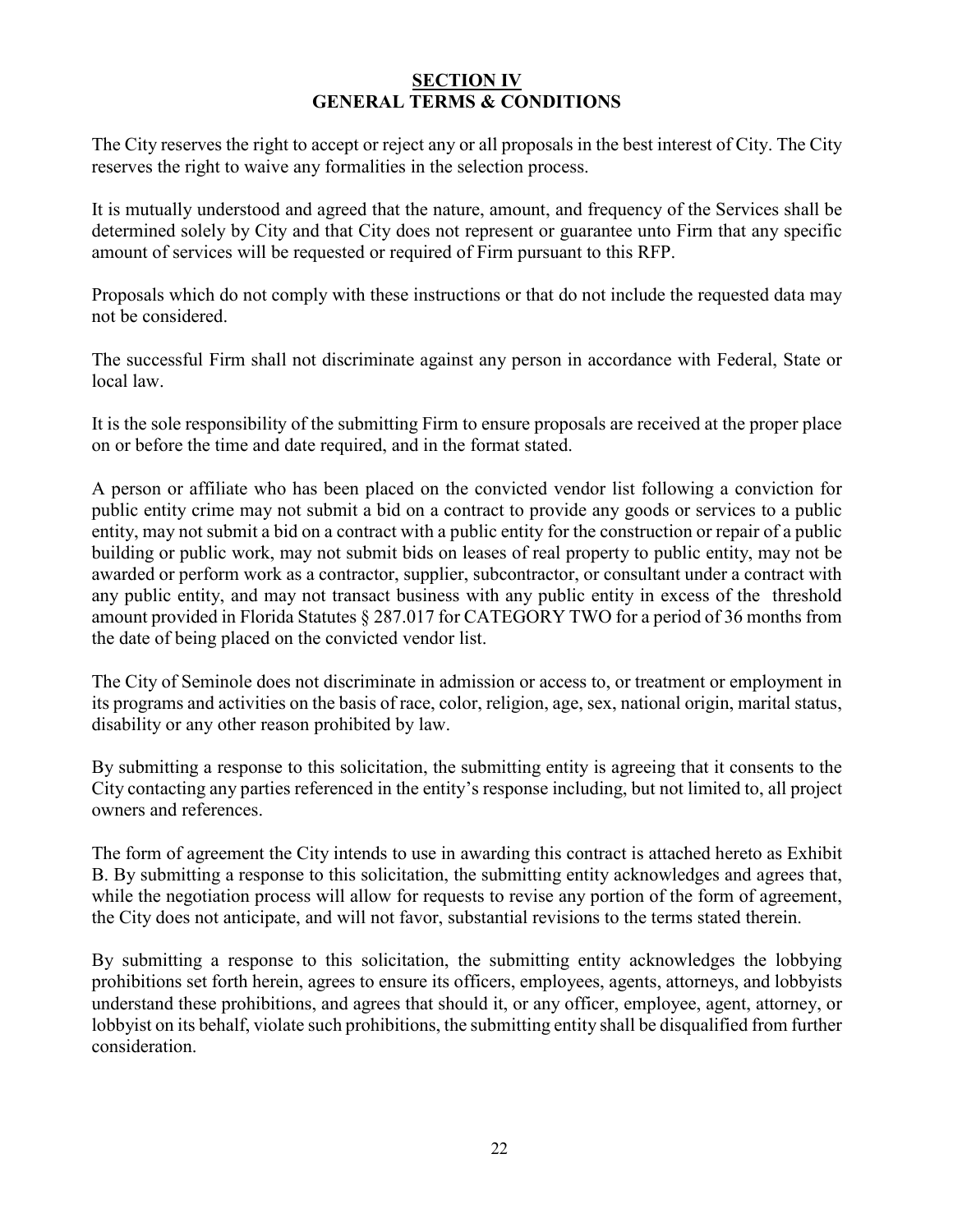# **ACKNOWLEDGED**

Signature

 $\overline{\text{Date}}$ 

Printed Name

Title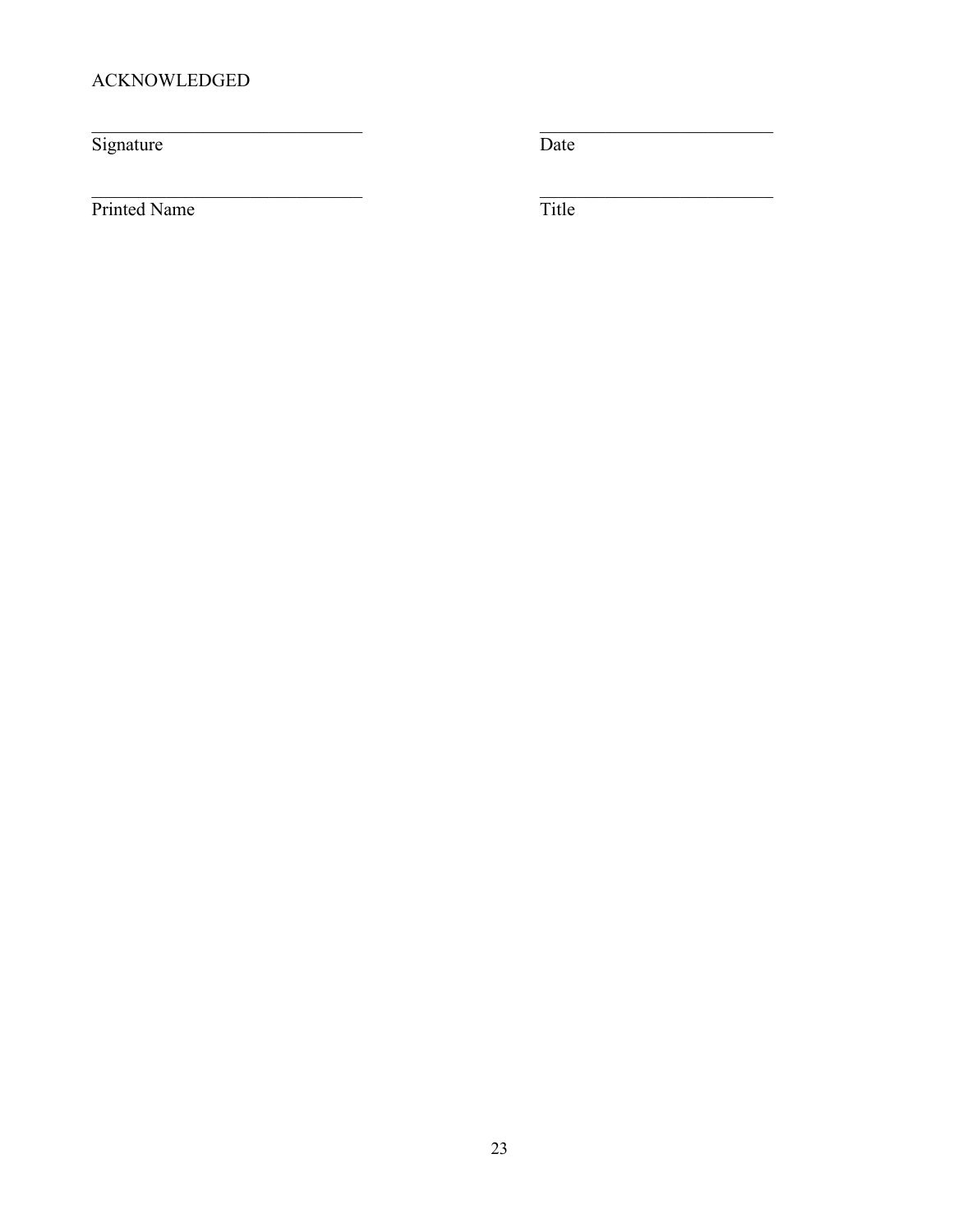## **GENERAL CONDITIONS ASSENT**

 Any and all special conditions and specifications attached to this agreement that vary from these general conditions will have precedence.

As the person authorized to sign the statement, I certify that this bidder agrees to comply with and accepts the general conditions.

 $\mathcal{L}_\text{max}$  , and the contract of the contract of the contract of the contract of the contract of the contract of the contract of the contract of the contract of the contract of the contract of the contract of the contr

Signature Date

Printed Name Title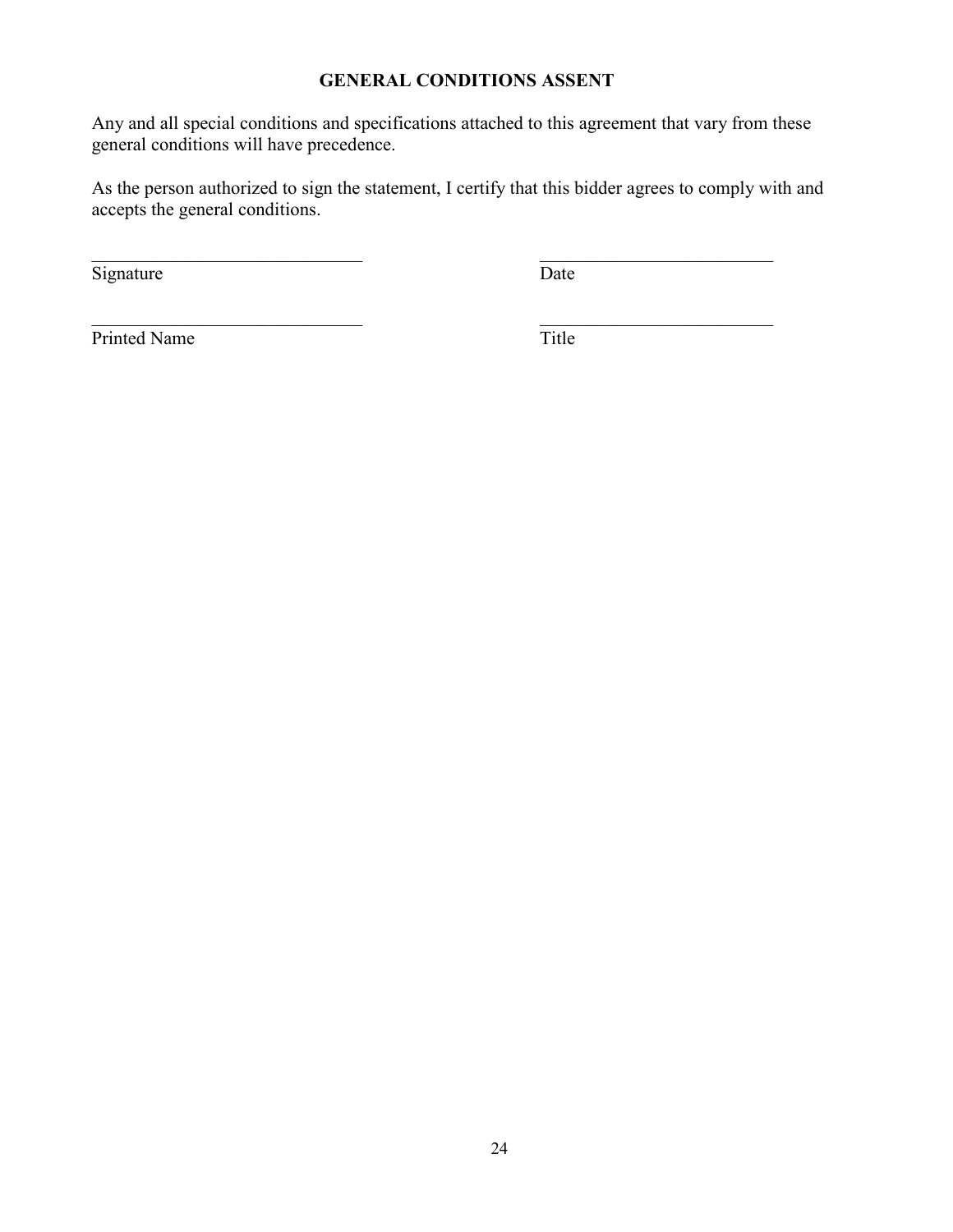# **EXHIBIT "A" FEE SCHEDULE**



Company Name:

DATE:

|                                               | <b>Item # Service Provided</b>               | Year <sub>1</sub> | Year <sub>2</sub> | Year 3 | <u>Year 4</u> | Year 5 |
|-----------------------------------------------|----------------------------------------------|-------------------|-------------------|--------|---------------|--------|
| А                                             | Financial Audit w/Certificate of Achievement |                   |                   |        |               |        |
| в                                             | <b>Single Audit</b>                          |                   |                   |        |               |        |
|                                               |                                              |                   |                   |        |               |        |
| <b>Hourly Rates for Additional Services**</b> |                                              |                   |                   |        |               |        |
|                                               | [position / service]                         |                   |                   |        |               |        |
| 2                                             |                                              |                   |                   |        |               |        |
| 3                                             |                                              |                   |                   |        |               |        |
| 4                                             |                                              |                   |                   |        |               |        |
| 5                                             |                                              |                   |                   |        |               |        |
| 6                                             |                                              |                   |                   |        |               |        |
|                                               |                                              |                   |                   |        |               |        |
| 8                                             |                                              |                   |                   |        |               |        |
|                                               |                                              |                   |                   |        |               |        |

\* Each yearly total should be reflective of the full cost to perform the indicated task per each fiscal year.

<sup>\*</sup> Each yearly total should be reflective of the full cost to perform the indicated task per each fiscal year.<br>\*\* Please add or edit the positions as necessary to represent your firm's titles for the indicated work, respe \*\* Please add or edit the positions as necessary to represent your firm's titles for th<br>A & B: These are the 2 tasks the City is requesting annual lump sum pricing for

1-test-est-er-arien are-penaltie of network, to represent you mind area on the material man, respectively.<br>A & B: These are the 2 tasks the City is requesting annual lump sum pricing for<br>1.#: The se are position functions ...<br>These are positions/functions that <u>may</u> be utilized d<br>an as-needed basis, primarily in a support capacity.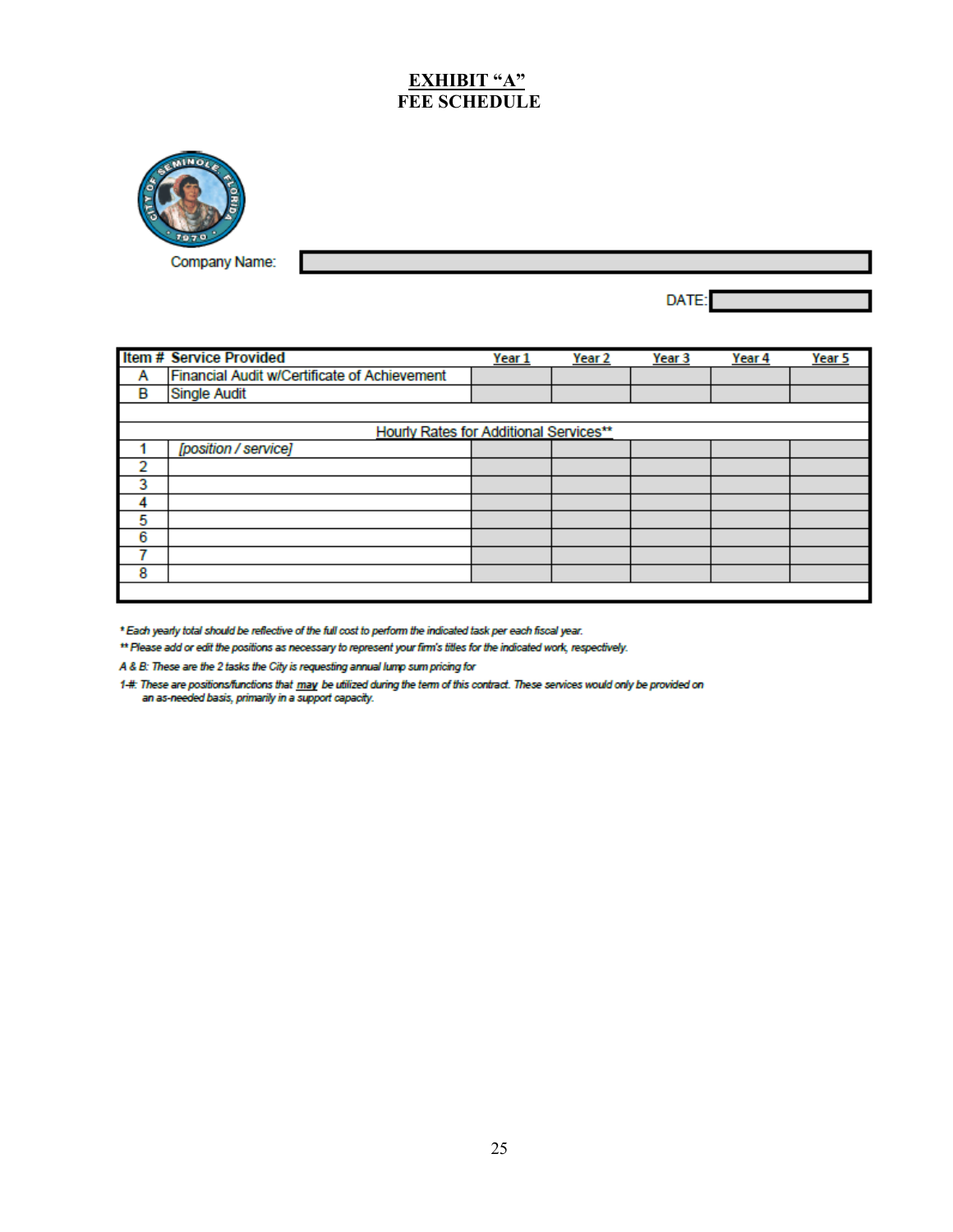# **EXHIBIT** "B"

# **EXHIBIT THE AGREEMENT FOR ANNUAL INDEPENDENT FINANCIAL AUDITING SERVICES**

# **BETWEEN**

## **THE CITY OF SEMINOLE, FLORIDA**

**and** 

**[Name of Selected Vendor]** 

\_\_\_\_\_\_\_\_\_\_\_\_\_\_\_\_\_\_\_\_\_\_\_\_\_\_\_\_\_\_\_\_\_\_\_\_\_\_\_\_\_\_\_\_\_\_\_\_\_\_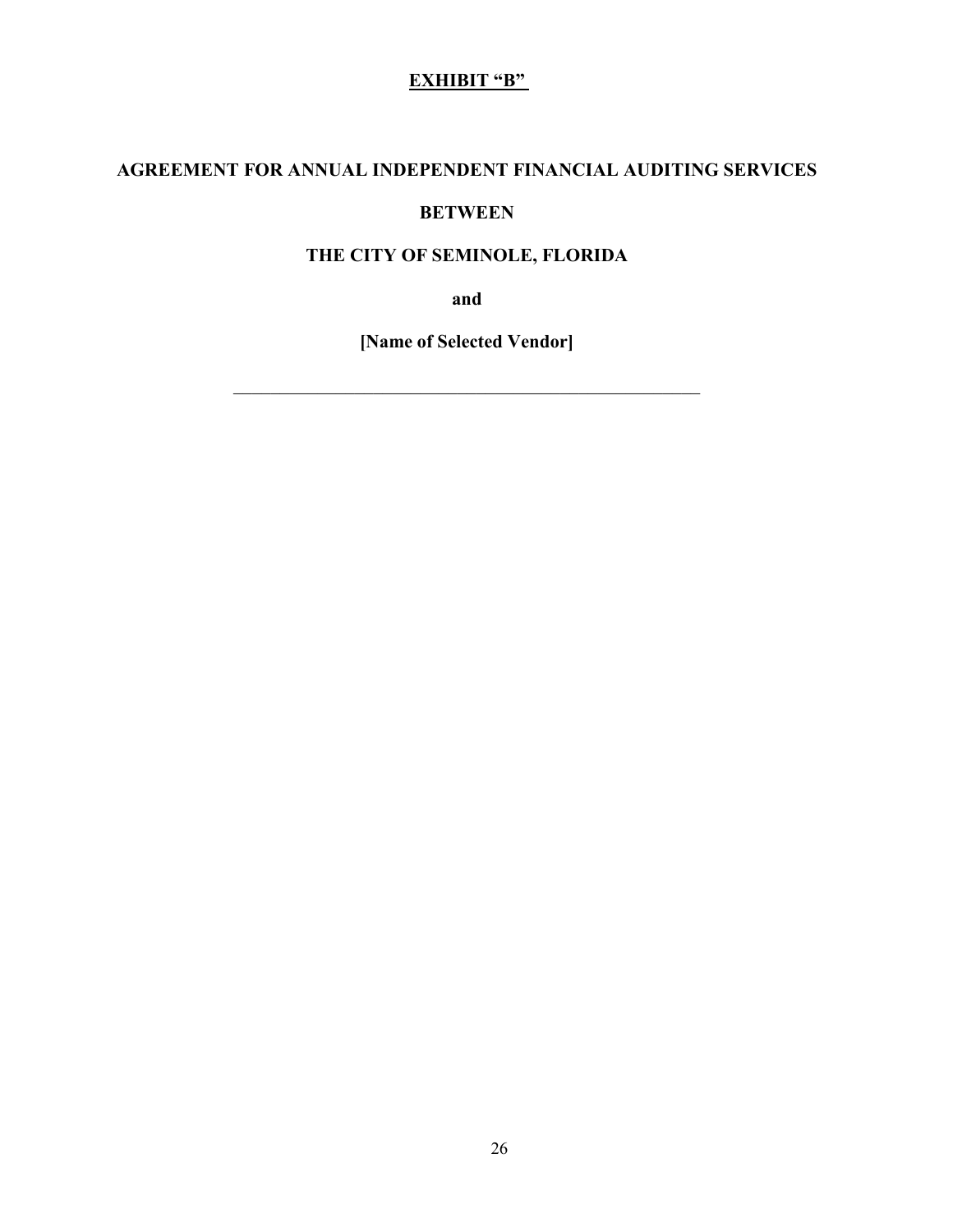## **PROFESSIONAL SERVICES AGREEMENT (ANNUAL INDEPENDENT FINANCIAL AUDITING SERVICES)**

 day of \_\_\_\_\_\_\_\_\_\_\_\_\_\_\_\_, 2022 (the Effective Date), by and between the **City of Seminole**, a THIS PROFESSIONAL SERVICES AGREEMENT ("Agreement") is entered on this Florida municipal corporation ("City") and [Name of Company], a [insert legal form of company] authorized to do business in the State of Florida ("Consultant"), herein collectively referred to as "the Parties."

#### **EXORDIAL CLAUSES**

 **WHEREAS**, the City issued a Request for Proposal No. 22-0601 for Annual Independent selection procedures); and Financial Auditing Services (the "RFP") in accordance with Florida Statutes § 218.391 (Auditor

**WHEREAS,** the necessary auditing services are to be performed in accordance with generally accepted auditing standards, the standards set forth for financial audits in the U.S. General Accounting Office's (GAO) Government Auditing Standards, the provisions of the Federal Single Audit Act of 1996 and the U.S. Office of Management and Budget (OMB) Circular A-133, Audits of State, Local Governments, and Nonprofits, and the Rules of the Auditor General of the State of Florida, as amended from time to time; and

- **WHEREAS,** Consultant has provided the City with a written proposal in response to the RFP to provide the services as described and set out in the RFP; and
- **WHEREAS**, the City desires to accept Consultant's proposal in order for Consultant to render the services to the City as provided herein; and

 **WHEREAS,** Consultant further warrants that it is experienced and capable of performing the services hereunder in a professional and competent manner; and

**WHEREAS**, the purpose of this Agreement is to set forth certain terms and conditions for the provision of services by Consultant to the City.

**NOW, THEREFORE**, in consideration of the premises and mutual covenants herein contained, the sufficiency of which is hereby acknowledged by the Parties, the City and Consultant agree as follows:

 are incorporated into this Agreement as true and correct statements. **SECTION 1**: INCORPORATION OF EXORDIAL CLAUSES. The foregoing Exordial Clauses

**SECTION 2**: CONSULTANT'S SERVICES. The Consultant shall provide independent financial auditing services to the City as more specifically described in RFP, which is incorporated by reference and made a part hereof. The City may request additional services as needed based upon mutual agreement between the Parties.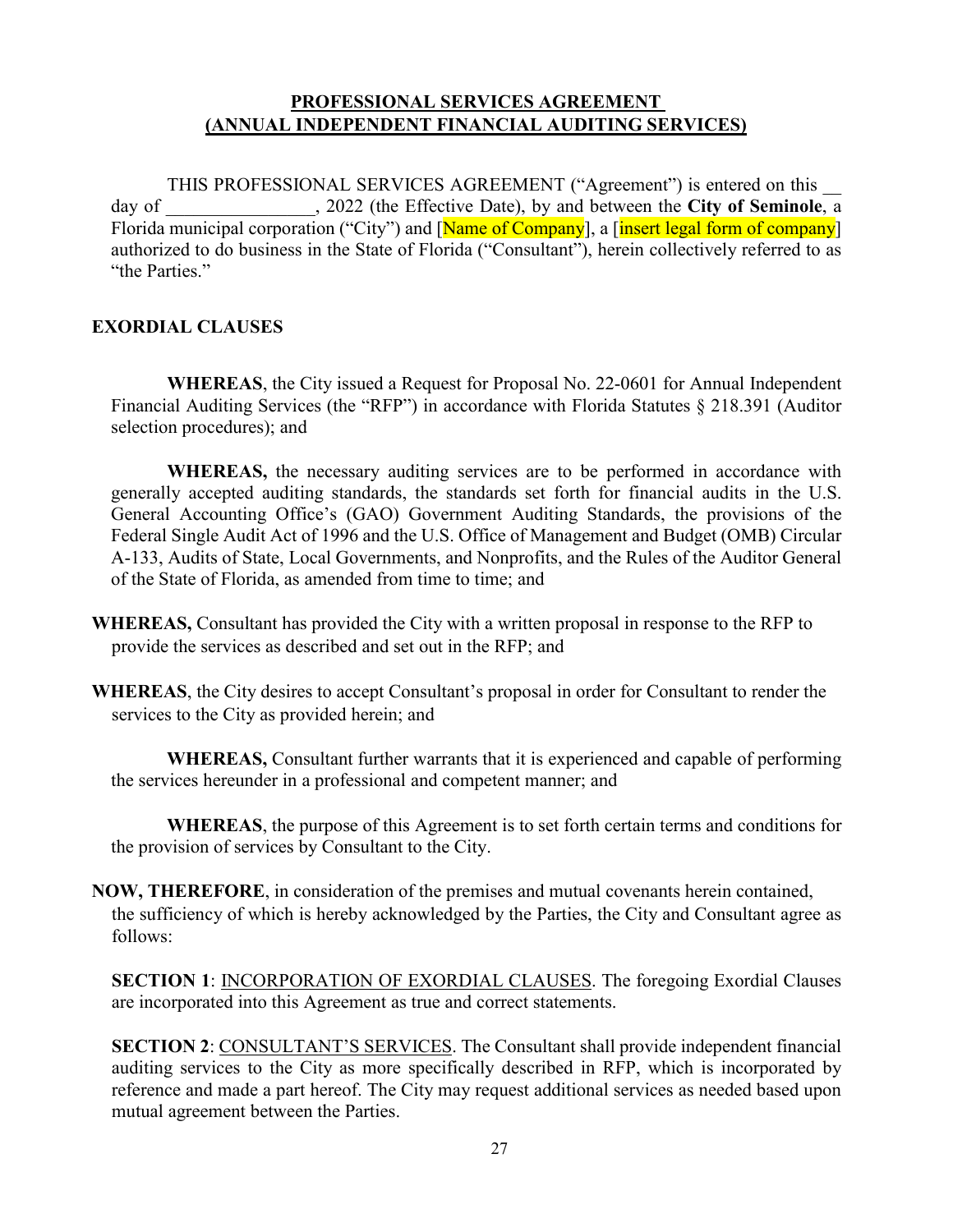**SECTION 3**: INDEPENDENT CONTRACTOR RELATIONSHIP. No relationship of employer or employee is created by this Agreement, it being understood that Consultant will act hereunder as an independent contractor and none of Consultant's, officers, directors, employees, independent contractors, representatives or agents performing services for Consultant pursuant to this Agreement shall have any claim under this Agreement or otherwise against the City for compensation of any kind under this Agreement. The relationship between the City and Consultant is that of independent contractors, and neither shall be considered a joint venturer, partner, employee, agent, representative or other relationship of the other for any purpose expressly or by implication.

#### **SECTION 4**: TERM, TIME, AND TERMINATION.

Term. Notwithstanding the actual date or execution by the Parties, the term of this Agreement shall commence upon the Effective Date, and shall expire at 11:59 p.m. on September 30, 2027 unless earlier terminated as stated herein. Pursuant to Florida Statutes § 218.391(8), the Parties may elect to renew this Agreement for such additional term as the Parties may agree.

b. Time for Completion. Time is of the essence in the performance of services required under this Agreement. At all times Consultant shall carry out its duties and responsibilities as expeditiously as possible and in accordance with the project schedule as set forth in RFP.

c. Force Majeure. Neither Party hereto shall be liable for its failure to perform hereunder due to any circumstances beyond its reasonable control, such as acts of God, wars, riots, national emergencies, sabotage, strikes, labor disputes, pandemic events, accidents, and governmental laws, ordinances, rules, or regulations. The Consultant or City may suspend its performance under this Agreement as a result of a force majeure event without being in default of this Agreement, but upon the removal of such force majeure event, the Consultant or City shall resume its performance as soon as is reasonably possible. Upon the Consultant's request, the City shall consider the facts and extent of any failure to perform the services and, if the Consultant's failure to perform was without its or its sub-consultant's fault or negligence, the schedule and/or any other affected provision of this Agreement may be revised accordingly, subject to the City's rights to change, terminate, or stop any or all of the services at any time. No extension shall be made for delay occurring more than seven (7) days before a notice of delay or claim therefore is made in writing to the City. In the case of continuing cause of delay, only one (1) notice of delay or claim is necessary.

d. Termination. Consultant shall be considered in material default of this Agreement and such default will be considered cause for City to terminate this Agreement, in whole or in part, as further set forth herein, for any of the following reasons: (a) failure to begin work under the Agreement within the times specified, or (b) failure to properly and timely perform the services to be provided hereunder or as directed by City, or (c) the bankruptcy or insolvency or a general assignment for the benefit of creditors by Consultant or by any of its principals, partners, officers, or directors, or (d) failure to obey laws, ordinances, regulations or other codes of conduct, or (e) otherwise materially breaches this Agreement. City may so terminate this Agreement, in whole or in part, by giving Consultant ten (10) business days written notice.

If, after notice of termination of this Agreement as provided for above, it is determined for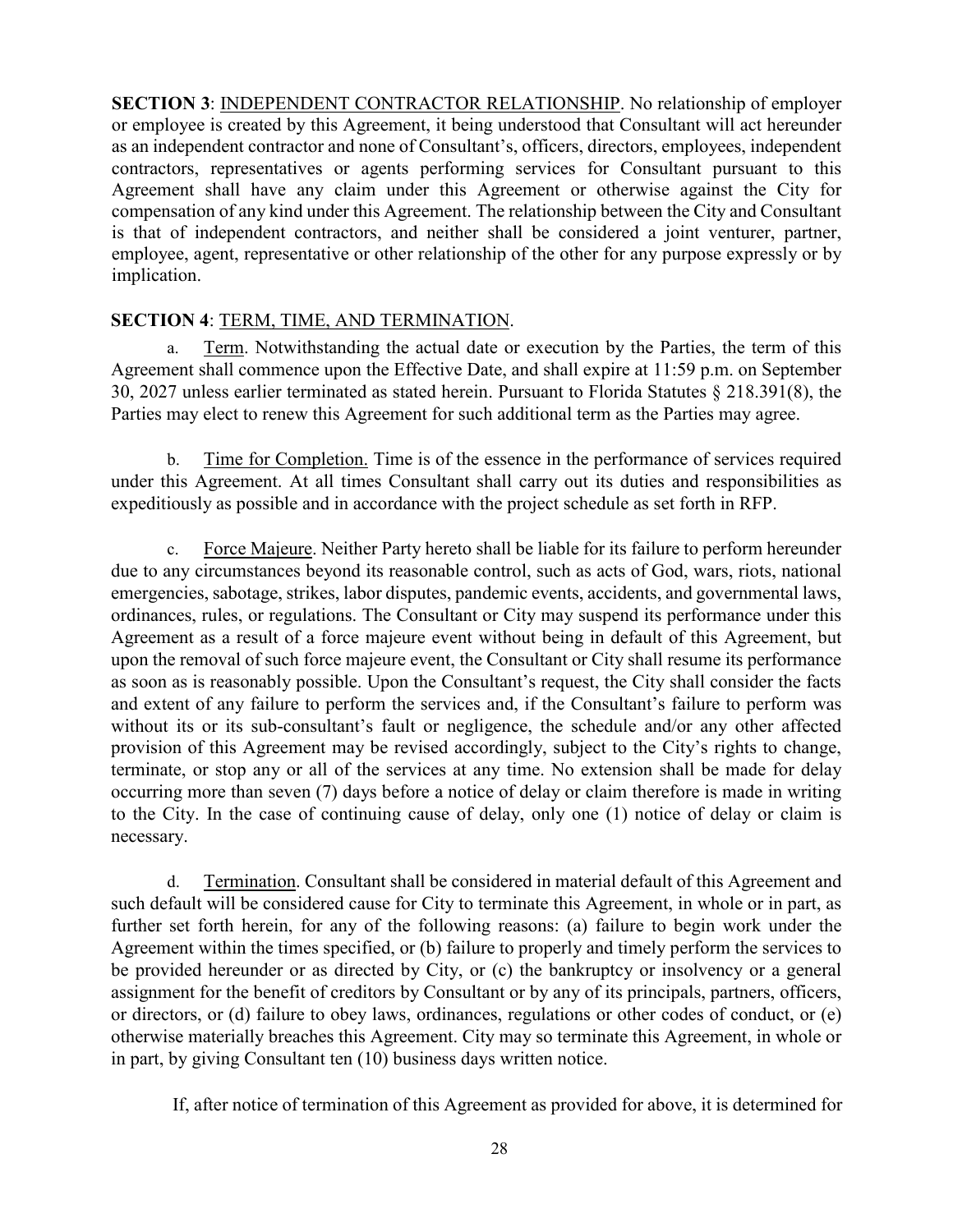any reason that Consultant was not in default, or that its default was excusable, or that City otherwise was not entitled to the remedy against Consultant provided for above, then the notice of termination given pursuant to preceding paragraph shall be deemed to be the notice of termination provided for the following paragraph and Consultant's remedies against City shall be the same as and limited to those afforded Consultant in the paragraph below.

Notwithstanding anything herein to the contrary, City shall have the right to terminate this Agreement, in whole or in part, without cause upon ten (10) business days written notice to Consultant. In the event of such termination, Consultant's recovery against Consultant shall be limited to that portion of Consultant's compensation earned through the date of termination, but Consultant shall not be entitled to any other or further recovery against City, including, but not limited to, anticipated fees or profit on services not required to be performed.

e. Effect of Termination. Termination of this Agreement shall not affect any rights, obligations, and liabilities of the Parties arising out of services provided prior to the date of termination. Notwithstanding the foregoing, the Parties acknowledge and agree that the City is a municipal corporation existing under the laws of the State of Florida, and as such, this Agreement (and all Exhibits hereto) are subject to budgeting and appropriation by the City of funds sufficient to pay the costs associated herewith in any fiscal year of the City. Notwithstanding anything in this Agreement to the contrary, in the event that no funds are appropriated or budgeted by the City's governing board in any fiscal year to pay the costs associated with the City's obligations under this Agreement, or in the event the funds budgeted or appropriated are, or are estimated by the City to be, insufficient to pay the costs associated with the City's obligations hereunder in any fiscal period, then the City will notify Consultant of such occurrence and either the City or Consultant may terminate this Agreement by notifying the other in writing, which notice shall specify a date of termination no earlier than twenty-four (24) hours after giving of such notice. Termination in accordance with the preceding sentence shall be without penalty or expense to the City of any kind whatsoever; however, City shall pay Consultant for all services performed under this Agreement through the date of termination.

f. **Parties' Understandings Concerning the COVID-19 Pandemic**. Consultant and the City acknowledge that, at the time of the execution of this Agreement, federal, state and local governments, both domestic and foreign, may have restricted travel and/or the movement of their citizens due to the ongoing and evolving situation around COVID-19. In addition, like many organizations and companies in the United States and around the globe, Consultant may have restricted its employees from travel and onsite work, whether at a client facility or Consultant facility, to protect the health of both Consultant's and its clients' employees. Accordingly, to the extent that any of the services described in this Agreement requires or relies on Consultant or City personnel to travel and/or perform work onsite, either at the City's or Consultant's facilities, including, but not limited to, maintaining business operations and/or IT infrastructure, Consultant and the City acknowledge and agree that the performance of such work may be delayed, significantly or indefinitely, and thus certain services described herein may need to be rescheduled and/or suspended. Consultant and the City agree to provide the other with prompt written notice (not less than five (5) calendar days) in the event any of the services described herein will need to be rescheduled and/or suspended due to COVID-19 and this Agreement shall be amended to address changes in scope and/or cost.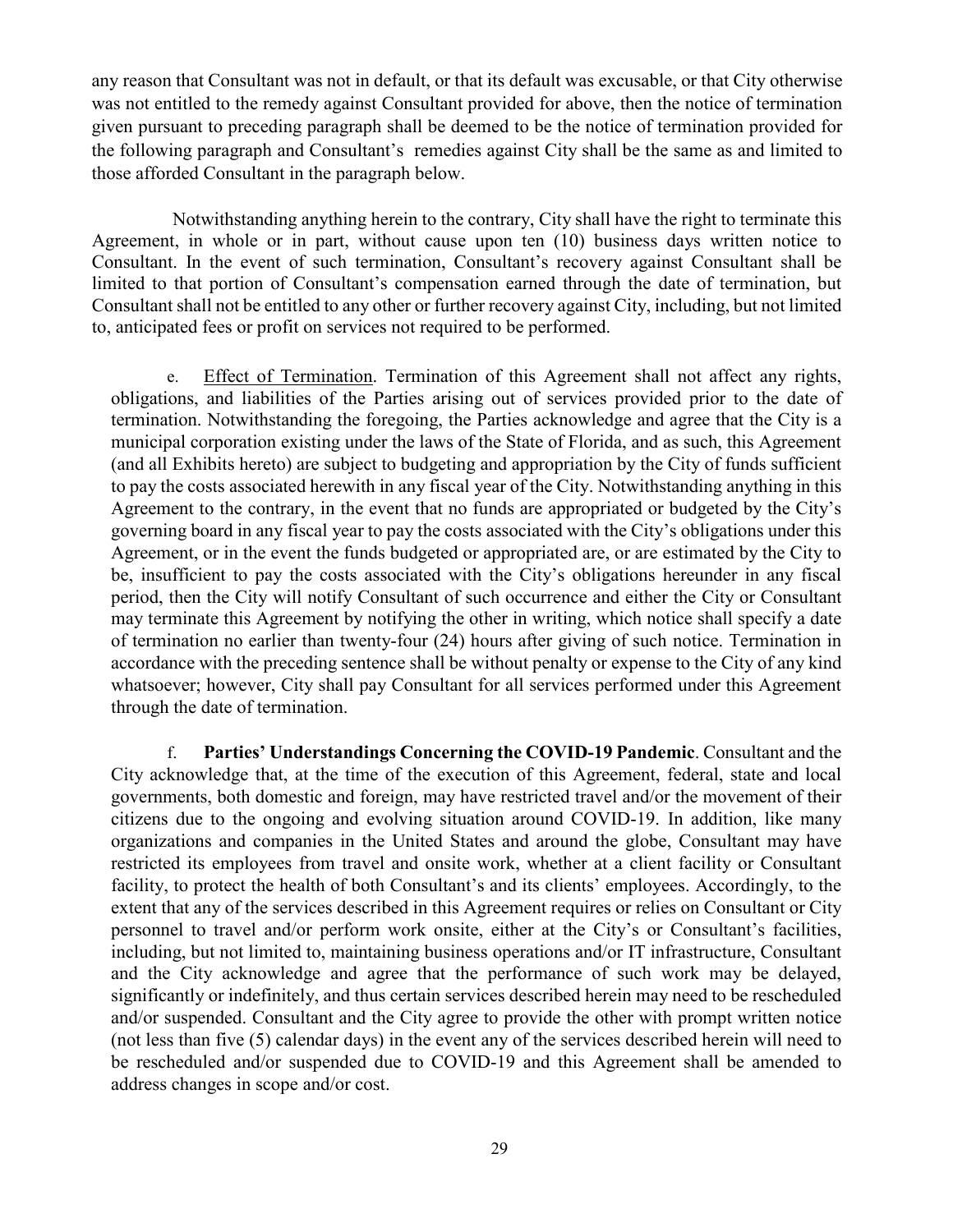#### **SECTION 5: COMPENSATION.**

a. Payments. The City agrees to compensate Consultant in accordance with the Annual Fees (total all- inclusive maximum price) set forth in Consultant's fee schedule, attached hereto as **Exhibit "A"**. The City shall not reimburse Consultant for any additional costs incurred as a direct or indirect result of Consultant providing services to the City under this Agreement and not set forth in **Exhibit "A"**.

b. Invoices. Consultant shall render invoices to the City for services that have been rendered in conformity with this Agreement, the RFP and **Exhibit "A**", and pursuant to Florida Statutes § 218.391(7)(b), invoices submitted must be in sufficient detail to demonstrate compliance with the terms of this Agreement, and shall specify the services performed and the time spent on such work. Invoices will be reviewed for approval and if an invoice is not approved, the City will notify Consultant within ten (10) days of deficiencies in the invoice. Once the deficiencies are corrected and a new or amended invoice submitted, the City shall make payment within twenty (20) days. Invoices will normally be paid within thirty (30) days following the City's receipt of Consultant's invoice.

**SECTION 6:** INDEMNIFICATION. Consultant, its officers, employees and agents shall indemnify and hold harmless the City, including its officers and employees from liabilities, damages, losses, and costs, including but not limited to, reasonable attorney's fees (at the trial and appellate levels), to the extent caused by the negligence, of Consultant, its officers, directors, employees, representatives and agents employed or utilized by Consultant in the performance of the services under this Agreement. The City agrees to be responsible for its own negligence. In no event shall either Party be liable to the other for claims of punitive, consequential, special, or indirect damages. Nothing contained in this Agreement shall create a contractual relationship with or a cause of action in favor of a third party against either the City or Consultant, nor shall this Agreement be construed as a waiver of sovereign immunity for the City beyond the waiver provided in Florida Statutes § 768.28.

**SECTION 7**: COMPLIANCE AND DISQUALIFICATION. Each of the Parties agrees to perform its responsibilities under this Agreement in conformance with all laws, regulations and administrative instructions that relate to the parties' performance of this Agreement.

**SECTION 8**: PERSONNEL. Consultant represents that it has or will secure at its own expense, all necessary personnel required to perform the services. Such personnel shall not be employees of or have any contractual relationship with the City. All of the services required hereunder shall be performed by Consultant or under its supervision, and all personnel engaged in performing the services shall be fully qualified and authorized or permitted under federal, state and local law to perform such services.

**SECTION 9:** SUB-CONSULTANTS. The City reserves the right to accept the use of a subconsultant or to reject the selection of a particular sub-consultant and approve all qualifications of any sub-consultant in order to make a determination as to the capability of the sub-consultant to perform properly under this Agreement. All sub-consultants providing professional services to Consultant under this Agreement will also be required to provide their own insurance coverage identical to those contained in this Agreement. In the event a sub- consultant does not have insurance or does not meet the insurance limits as stated in this Agreement, Consultant shall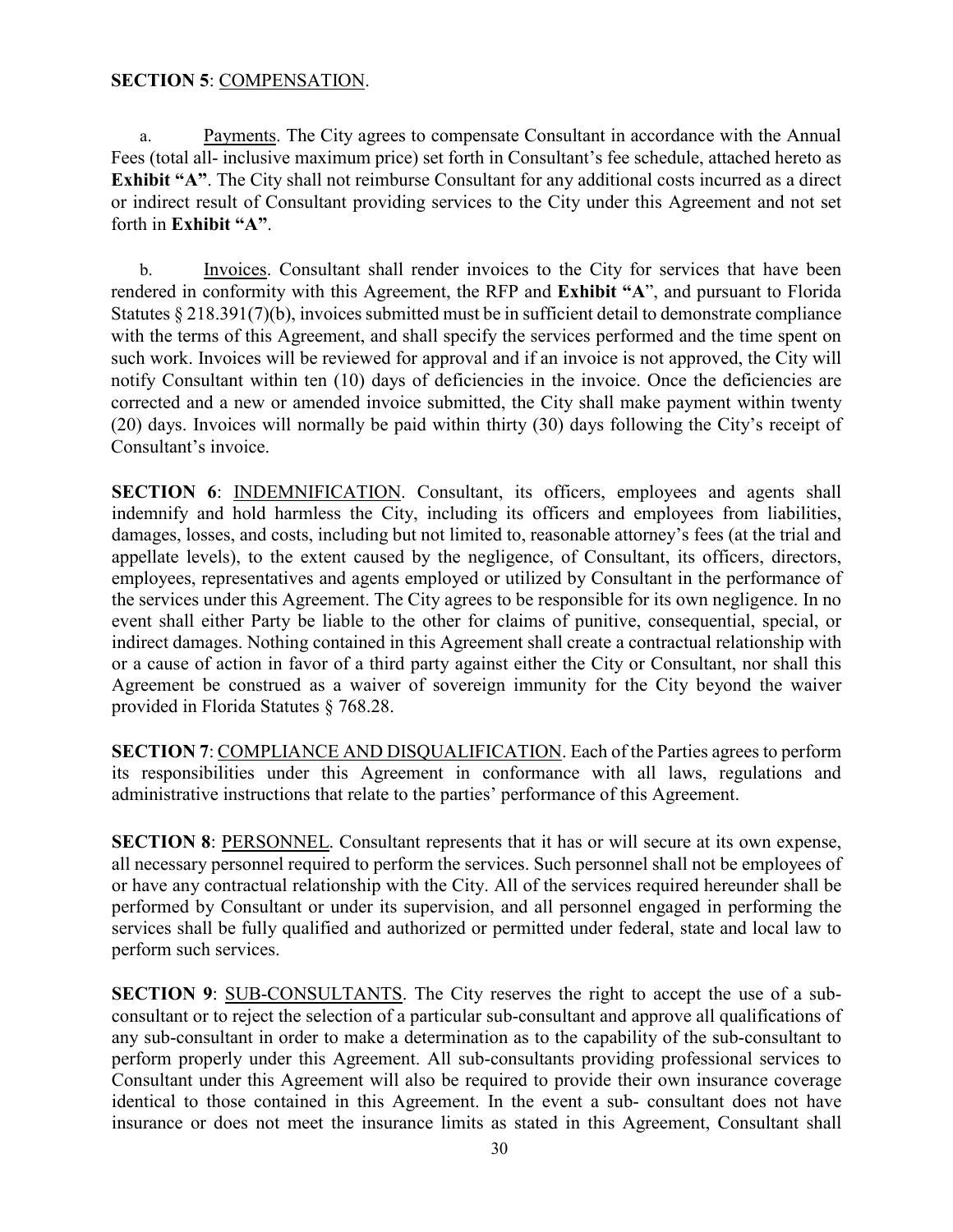indemnify and hold harmless the City for any claim in excess of the sub- consultant's insurance coverage, arising out of the negligent acts, errors or omissions of the sub-consultant.

**SECTION 10**: FEDERAL AND STATE TAX. The City is exempt from payment of Florida State Sales and Use Tax. Consultant is not authorized to use the City's Tax Exemption Number.

 and who must have a rating of no less than "excellent" by A.M. Best or as mutually agreed upon **SECTION 11:** INSURANCE. Prior to commencing any services, Consultant shall provide proof of insurance coverage as required hereunder. Such insurance policy(s) shall be issued by the United States Treasury or insurance carriers approved and authorized to do business in the State of Florida, by the City and Consultant. All such insurance policies may not be modified or terminated without the express written authorization of the City.

| <b>Type of Coverage</b>                     | <b>Amount of Coverage</b>   |  |
|---------------------------------------------|-----------------------------|--|
| Professional liability/                     | \$1,000,000 per claim       |  |
| <b>Errors and Omissions</b>                 |                             |  |
| Commercial general liability                | $$1,000,000$ per            |  |
| (Products/completed operations)             | occurrence                  |  |
| Contractual, insurance broad form property, |                             |  |
| Independent Consultant, personal injury)    | \$2,000,000 annual          |  |
|                                             | aggregate                   |  |
| Automobile (owned, non-owned, & hired)      | $$1,000,000$ single limits  |  |
| Worker's Compensation                       | \$ Florida statutory limits |  |

 services. The certificates shall clearly indicate that Consultant has obtained insurance of the type, The commercial general liability and excess liability policies will name the City as an additional insured on a primary, non-contributing basis and proof of all insurance coverage shall be furnished to the City by way of an endorsement to same or certificate of insurance prior to the provision of amount, and classification as required for strict compliance with this section. Failure to comply with the foregoing requirements shall not relieve Consultant of its liability and obligations under this Agreement.

 **SECTION 12**: SUCCESSORS AND ASSIGNS. The City and Consultant each binds itself and its partners, successors, executors, administrators, and assigns to the other Party of this Agreement and to the partners, successors, executors, administrators and assigns of such other Party, in respect to all covenants of this Agreement. Except as agreed in writing by all parties, this Agreement is not assignable.

 of the State of Florida. Any and all legal action necessary to interpret or enforce the Agreement **SECTION 13**: DISPUTE RESOLUTION, LAW, VENUE AND REMEDIES. All claims arising out of this agreement or its Agreement or its breach shall be submitted first to the Consultant's President (or other similarly-titled chief administrative officer) and the City Manager for informal resolution. Failing informal resolution, disputes related to the interpretation of or performance under the Agreement shall be submitted to a court. This Agreement shall be governed by the laws will filed in Pinellas County, Florida. No remedy herein conferred upon any Party is intended to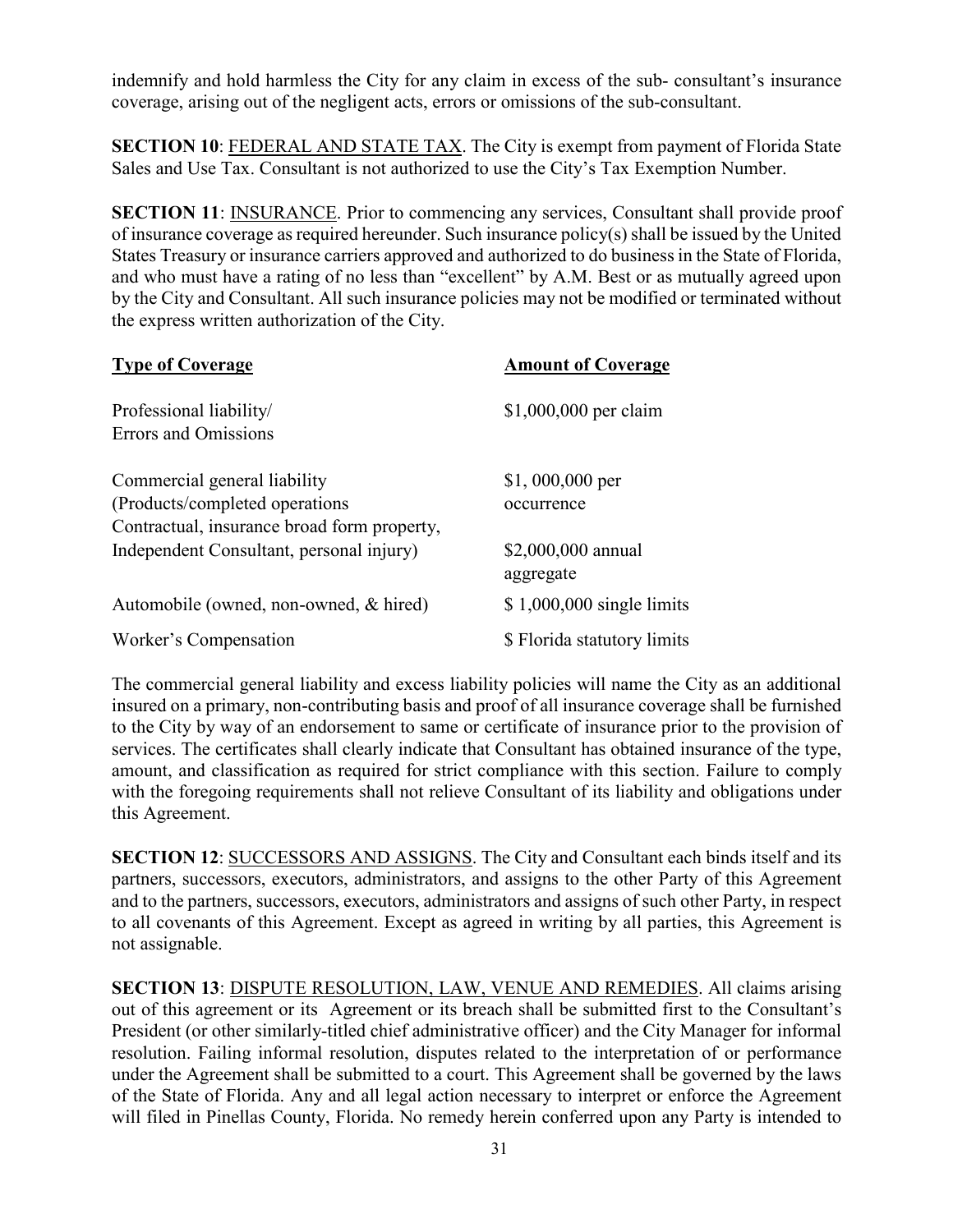be exclusive of any other remedy, and each and every such remedy shall be cumulative and shall be in addition to every other remedy given hereunder or now or hereafter existing at law or in equity or by statute or otherwise. No single or partial exercise by any Party of any right, power, or remedy hereunder shall preclude any other or further exercise thereof.

**SECTION 14**: WAIVER OF JURY TRIAL. TO ENCOURAGE PROMPT AND EQUITABLE RESOLUTION OF ANY LITIGATION, EACH PARTY HEREBY WAIVES ITS RIGHTS TO A TRIAL BY JURY AND AGREE ANY LITIGATION RELATED TO THIS AGREEMENT SHALL BE RESOLVED BY A STATE OR FEDERAL JUDGE IN PINELLAS COUNTY, FLORIDA.

**SECTION 15: ACCESS AND AUDITS. Consultant shall maintain adequate records to justify all** payments made by the City under this Agreement for at least three (3) years after completion of this Agreement and longer if required by applicable federal or state law. The City shall have access to such books, records, and documents as required in this section for the purpose of inspection or audit during normal business hours, at Consultant's place of business. In no circumstances will Consultant be required to disclose any confidential or proprietary information regarding its products and service costs.

**SECTION 16: NONDISCRIMINATION. Consultant warrants and represents that its policies and** operations are compliant with all applicable state and federal anti-discrimination laws.

**SECTION 17: AUTHORITY TO PRACTICE.** Consultant hereby represents and warrants that it has and will continue to maintain all licenses and approvals required to conduct its business and provide the services required under this Agreement, and that it will at all times conduct its business and provide the services under this Agreement in a reputable manner. Proof of such licenses and approvals shall be submitted to the City upon request.

**SECTION 18: SEVERABILITY.** If any term or provision of this Agreement, or the application thereof to any person or circumstances shall, to any extent, be held invalid or unenforceable, to remainder of this Agreement, or the application of such terms or provision, to persons or circumstances other than those as to which it is held invalid or unenforceable, shall not be affected, and every other term and provision of this Agreement shall be deemed valid and enforceable to the extent permitted by law.

 affiliate who has been placed on the convicted vendor list following a conviction for a public entity public entity; may not submit a bid, proposal, or reply on a contract with a public entity for the replies on leases of real property to a public entity; may not be awarded or perform work as a **SECTION 19: PUBLIC ENTITY CRIMES. Consultant acknowledges and agrees that a person or** crime may not submit a bid, proposal, or reply on a contract to provide any goods or services to a construction or repair of a public building or public work; may not submit bids, proposals, or contractor, supplier or sub-contractor under a contract with any public entity; and may not transact business with any public entity in excess of the threshold amount provided in Florida Statutes § 287.017, for CATEGORY TWO, for a period of 36 months following the date of being placed on the convicted vendor list. The Consultant will advise the City immediately if it becomes aware of any violation of this statute.

**SECTION 20:** NOTICE. All notices required in this Agreement shall be sent by hand-delivery, certified mail (RRR), or by nationally recognized overnight courier, and if sent to the City shall be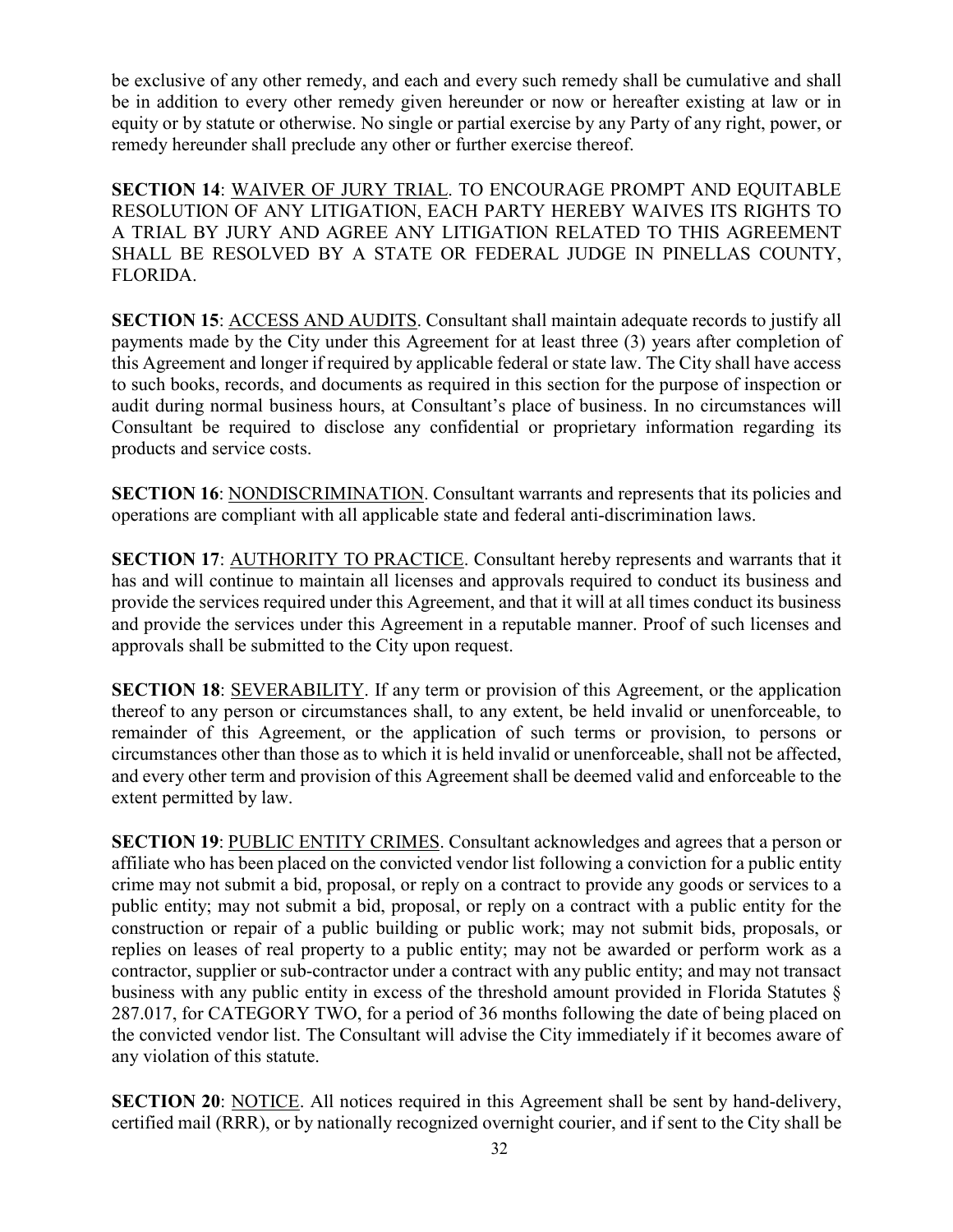sent to:

City of Seminole and if sent to Consultant, shall be sent to:<br>[<mark>Vendor Nam</mark>e] Attn: City Clerk 9199 113<sup>th</sup> Street North Seminole, FL 33772

Attn: [\*\*\*\*\*\*\*\*\*\*\*] [Address]  $\overline{[Address]},$  FL  $\overline{[zip]}$ 

with a copy of any and all legal notices to:

[enter additional recipients as the Parties desire]

 other Party. Notice shall be deemed given upon the later of confirmed or acknowledge receipt or The foregoing names and addresses may be changed if such change is provided in writing to the ten (10) days from posting.

**SECTION 21:** ENTIRETY OF AGREEMENT. The City and Consultant agree that this Agreement sets forth the entire agreement between the parties, and that there are no promises or understandings other than those stated herein. None of the provisions, terms and conditions contained in this Agreement may be added to, modified, superseded or otherwise altered, except by written instrument executed by the Parties hereto.

**SECTION 22:** WAIVER. Failure of a Party to enforce or exercise any of its right(s) under this Agreement shall not be deemed a waiver of that Parties' right to enforce or exercise said right(s) at any time thereafter.

**SECTION 23**: PREPARATION AND NON-EXCLUSIVE. This Agreement shall not be construed more strongly against either Party regardless of who was more responsible for its preparation. This is a non- exclusive Agreement and the City reserves the right to contract with individuals or firms to provide the same or similar services.

 **SECTION 24**: MATERIALITY. All provisions of the Agreement shall be deemed material. In the event

 Consultant fails to comply with any of the provisions contained in this Agreement or exhibits, Agreement and City may at its option provide notice to Consultant to terminate for cause. amendments and addenda attached hereto, said failure shall be deemed a material breach of this

 to confer upon or give any person, corporation, partnership, trust, private entity, agency, or other governmental entity any right, privilege, remedy, or claim under or by reason of this Agreement **SECTION 25:** NO THIRD-PARTY BENEFICIARIES. This Agreement is solely for the benefit of the Parties hereto, and no right, privilege, or cause of action shall by reason hereof accrue upon, to, or for the benefit of any third party. Nothing in this Agreement is intended or shall be construed or any provisions or conditions hereof.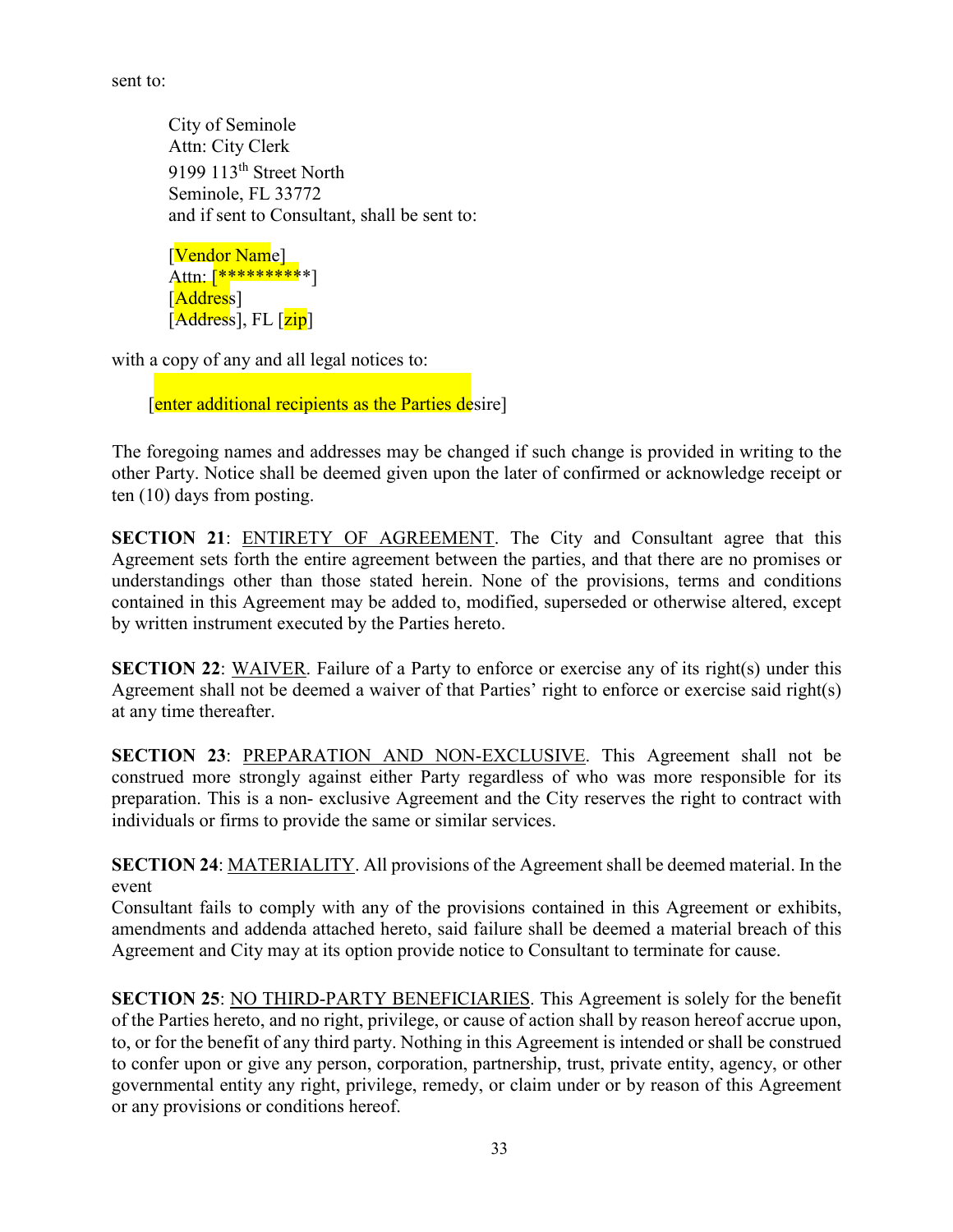**SECTION 26**: NOTICE OF CLAIMS, SUITS AND REGULATORY VIOLATIONS. Each Party will promptly notify the other of any complaint, claim, suit or cause of action threatened or commenced against it which arises out of or relates, in any manner, to the performance of this Agreement. Each Party agrees to cooperate with the other in any investigation either may conduct, the defense of any claim or suit in which either Party is named, and shall do nothing to impair or invalidate any applicable insurance coverage.

**SECTION 27**: SURVIVABILITY. Any provision of this Agreement which continuing or imposes an obligation extending beyond the term of this Agreement shall survive its expiration or earlier termination.

**SECTION 28**: COUNTERPARTS. This Agreement may be executed in one or more counterparts, each of which shall be deemed an original.

 of Homeland Security's E-Verify system to verify the employment eligibility of all new employees subcontractor. If the City develops a good faith belief that Consultant has knowingly violated **SECTION 29**: IMMIGRATION COMPLIANCE; E-VERIFY. Consultant acknowledges that it is responsible for complying with the provisions of the Immigration Reform and Control Act of 1986, U.S.C. § 1324, *et seq*., and regulations relating thereto. Failure to comply with the above statutory provisions shall be considered a material breach and shall be grounds for immediate termination of this Agreement. The Consultant's employment of unauthorized aliens is a violation of § 274(e) of the Federal Immigration and Employment Act. The Consultant shall utilize the U.S. Department hired during the term of this Agreement, and shall require the same verification procedure of any Subcontractors authorized by the City. Pursuant to Florida Statutes § 448.095(2), beginning January 1<sup>st</sup> 2021, Consultant shall register with and use the E-Verify system to verify the work authorization status of all newly hired employees. Consultant's contract with the City cannot be renewed unless, at the time of renewal, Consultant certifies in writing to the City that it has registered with and uses the E-Verify system. If Consultant enters into a contract with a subcontractor, the subcontractor must provide the Consultant with an affidavit stating that the subcontractor does not employ, contract with, or subcontract with an unauthorized alien and Consultant shall maintain a copy of such affidavit for the duration of the contract. If Consultant develops a good faith belief that any subcontractor with which it is contracting has knowingly violated Florida Statutes § 448.09(1) (making it unlawful for any person knowingly to employ, hire, recruit, or refer, either for herself or himself or on behalf of another, for private or public employment within the state, an alien who is not duly authorized to work by the immigration laws or the Attorney General of the United States) Consultant shall terminate the contract with the Florida Statutes § 448.09(1) (making it unlawful for any person knowingly to employ, hire, recruit, or refer, either for herself or himself or on behalf of another, for private or public employment within the state, an alien who is not duly authorized to work by the immigration laws or the Attorney General of the United States) City shall terminate this contract. Pursuant to Florida Statutes  $§$  448.095(2)(c)(3), termination under the above-circumstances is not a breach of contract and may not be considered as such.

 Proposal (which are incorporated herein by reference). The Parties agree to be bound by all the terms and conditions set forth in the aforementioned documents. To the extent that there exists a **SECTION 30**: AGREEMENT DOCUMENTS AND ORDER OF PRECENDENCE. The agreement of the Parties consists of this Agreement, the City's RFP, and the Consultant's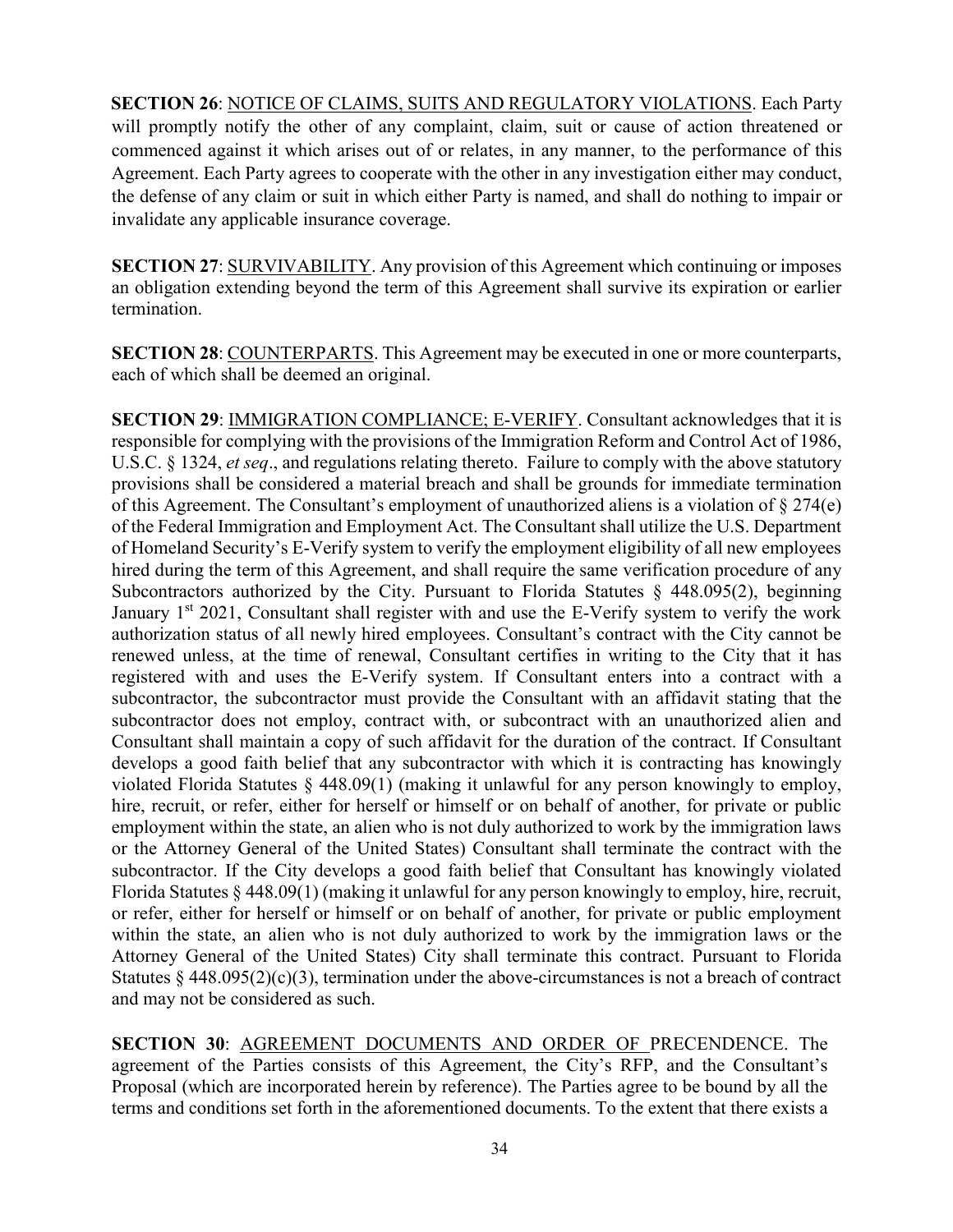conflict between the terms and conditions of the aforementioned documents, this Agreement shall prevail over any other document. In the event a conflict exists between the RFP and the Proposal, the RFP shall prevail over the Proposal. Wherever possible, the provisions of such documents shall be construed in such a manner as to avoid conflicts between provisions of the various documents.

 accepts sole responsibility for the reuse of any such deliverables in a manner other than as initially intended or for any use of incomplete documents. For clarity, the Audit Documentation for this **SECTION 31:** OWNERSHIP OF DELIVERABLES. The deliverables, work product, calculations, supporting documents, or other work products which are listed as deliverables in this Agreement, the RFP, or the Proposal shall become the property of the City. Consultant may keep copies or samples thereof and shall have the right to use the same for its own purposes. The City engagement is the property of Consultant and constitutes confidential information to the extent allowed by Florida law. The term "Audit Documentation" shall mean the confidential and proprietary records of Consultant's audit procedures performed, relevant audit evidence obtained, other audit-related workpapers, and conclusions reached. Audit Documentation shall not include custom-developed documents, data, reports, analyses, recommendations, and deliverables authored or prepared by Consultant for the City under this Agreement, or any data, reports, analyses, workpapers or other documents belonging to the City and/or furnished to Consultant by the City.

**SECTION 32:** REPRESENTATIONS AND BINDING AUTHORITY. By signing this Agreement, on behalf of Consultant, the undersigned hereby represents to the City that he or she has the authority and full legal power to execute this Agreement and any and all documents necessary to effectuate and implement the terms of this Agreement on behalf of Consultant for whom he or she is signing and to bind and obligate such Party with respect to all provisions contained in this Agreement.

 under section 119.011(2), Florida Statutes, specifically agrees to: **SECTION 33:** PUBLIC RECORDS. Consultant shall comply with Florida's Public Records Act, Chapter 119, Florida Statutes, and, if determined to be acting on behalf of the City as provided

- (a) Keep and maintain public records required by the City to perform the service.
- (b) Upon request from the City's custodian of public records or designee, provide the City with a copy of the requested records or allow the records to be inspected or copied within a reasonable time at a cost that does not exceed the cost provided in Chapter 119, Florida Statutes, or as otherwise provided by law.
- disclosure requirements are not disclosed except as authorized by law for the duration of (c) Ensure that public records that are exempt or confidential and exempt from public records this Agreement and following completion of this Agreement if Consultant does not transfer the records to the City.
- of the Agreement, Consultant shall destroy any duplicate public records that are exempt or (d) Upon completion of this Agreement, transfer, at no cost, to the City all public records in possession of Consultant or keep and maintain public records required by the City to perform the service. If Consultant transfers all public records to the City upon completion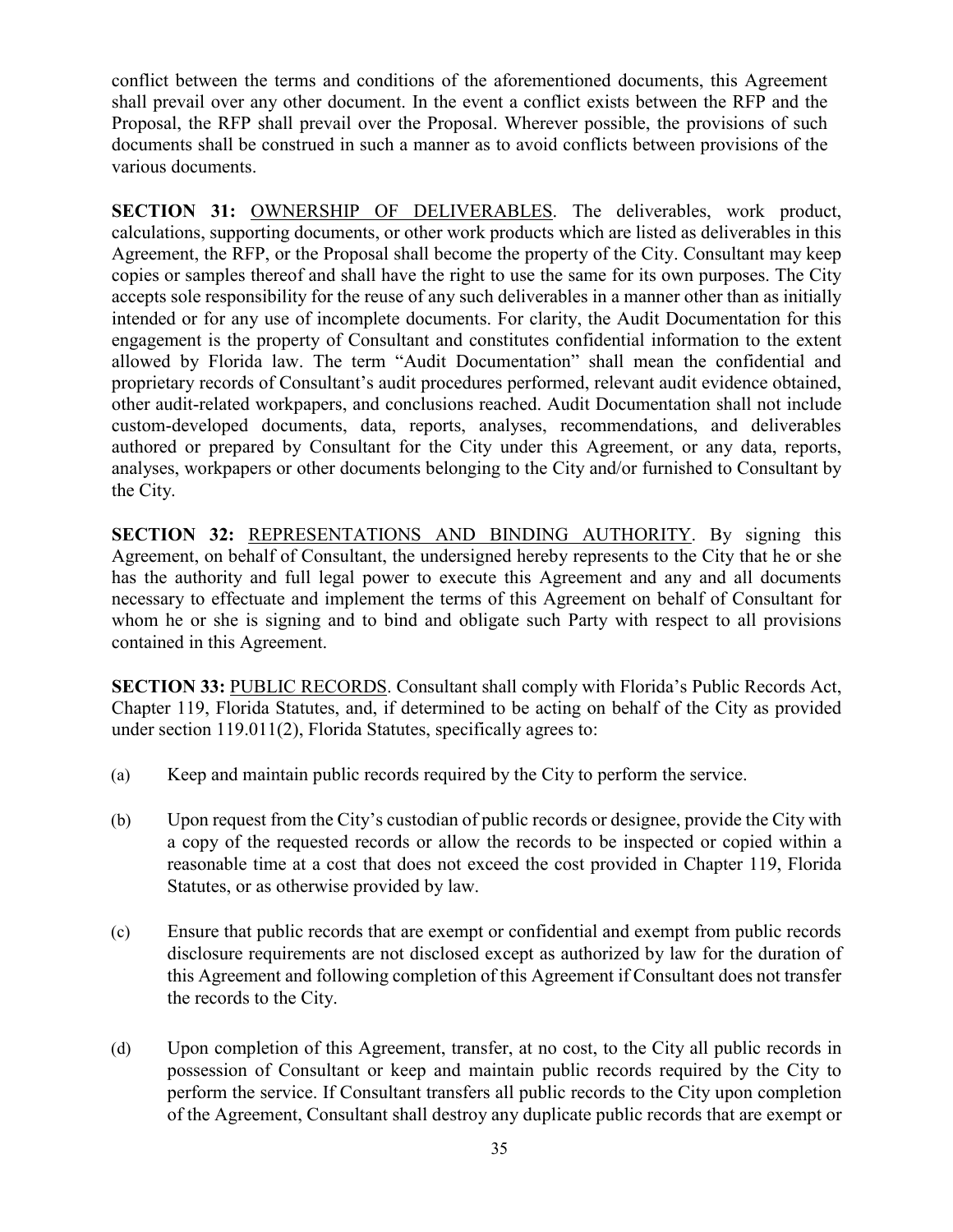and maintains public records upon completion of the Agreement, Consultant shall meet all confidential or exempt from public records disclosure requirements. If Consultant keeps applicable requirements for retaining public records. All records stored electronically must be provided to the City, upon request from the City's custodian of public records or designee, in a format that is compatible with the information technology systems of the City.

 **ATTN: ANN MARIE MANCUSO, CITY CLERK, 9199 – 113th Street North, Seminole, IF CONSULTANT HAS QUESTIONS REGARDING THE APPLICATION OF CHAPTER 119, FLORIDA STATUTES, TO CONSULTANT'S DUTY TO PROVIDE PUBLIC RECORDS RELATING TO THIS AGREEMENT, PLEASE CONTACT THE CUSTODIAN OF PUBLIC RECORDS OR DESIGNEE AT THE CITY OF SEMINOLE, Florida 33772 OR VIA TELEPHONE AT (727) 391-0204.** 

# **SECTION 34:** TRADE SECRET INFORMATION.

- (a) Florida law provides that trade secret information, as defined in Florida Statutes § 812.081(1)(c), is confidential and exempt from public records disclosure.
- (b) Upon receipt of a response to a procurement solicitation, the City will not be aware that a bid, persons or entities responding to City solicitations must specifically and clearly identify all proposal, or other response contains such information. Therefore, bidders, proposers or other portions of their responses which are believed to be a trade secret, as defined by the law, and must, as to each such designation, provide the basis upon which the designated information is a trade secret. The mere designation of an entire submission as "confidential" will be insufficient to comply with this requirement. Absent some unusual justification, a bidder's or proposer's contract price shall not constitute a trade secret.
- (c) While the City will, to the extent possible, cooperate in any court action Consultant may bring against any third-party requesting to inspect and copy portions of a response asserted to be a trade secret, if Consultant fails, prior to the submission of its materials to the City, to specifically and clearly designate information therein as a trade secret as defined by Florida law, and to provide the supporting explanation for the designation, the right to assert the exemption may be lost, and the information may be subject to inspection and copying as otherwise provided for under Florida's Public Records Act.
- designation, the City will assert the exemption and redact the relevant materials. If the City's (d) In the event any record designated as a trade secret is requested under the Act, City staff will consult with the City's legal counsel and, if the City's legal counsel agrees with the legal counsel disagrees with the designation, City staff will inform the Consultant and Consultant may file an injunctive or declaratory judgment action and seek such emergency orders as desired to protect the information.

**SECTION 35: EXPORT ADMINISTRATION.** Each Party agrees to comply with all export laws and regulations of the United States ("Export Laws") to assure that no software deliverable, item, service, technical data or any direct product thereof arising out of or related to this Agreement is exported directly or indirectly (as a physical export or a deemed export) in violation of Export Laws.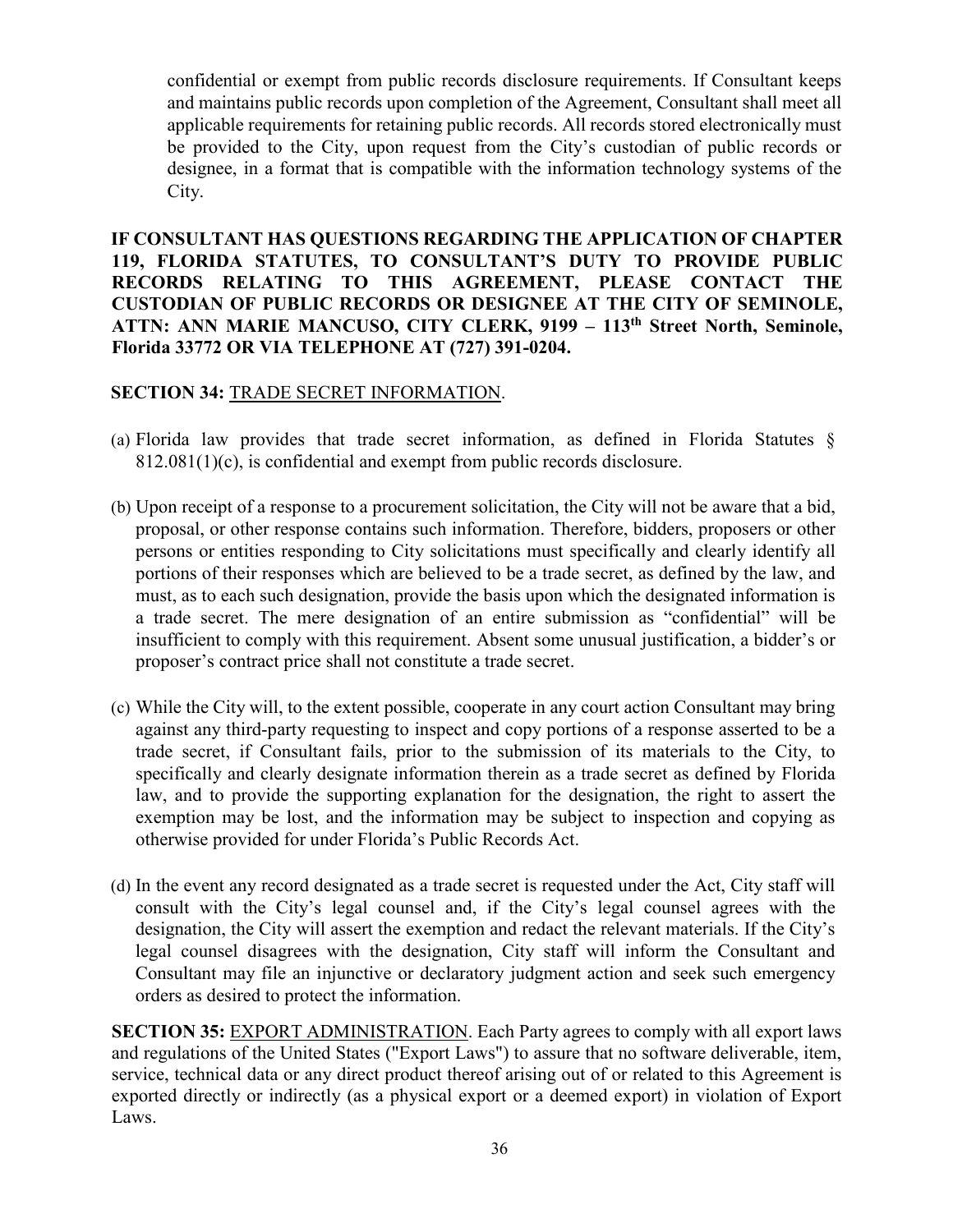## **SECTION 36:** SCRUTINIZED COMPANIES.

 Boycott Israel List and are not engaged in a boycott of Israel. Pursuant to Florida Statutes § subcontractors, are placed on the Scrutinized Companies that Boycott Israel List or is engaged in (a) Consultant certifies it and its subcontractors are not on the Scrutinized Companies that 287.135, the City may immediately terminate this Agreement if Consultant or any of its subcontractors are found to have submitted a false certification; or if Consultant or any of its the boycott of Israel during the term of this Agreement.

 any of its subcontractors are found to have submitted a false certification; or if Consultant or any (b) If this Agreement is for one million dollars or more, Consultant certifies that it and its subcontractors are also not on the Scrutinized Companies with Activities in Sudan List, Scrutinized Companies with Activities in the Iran Petroleum Energy Sector List, or engaged in business operations in Cuba or Syria as identified in Florida Statutes § 287.135. Pursuant to Florida Statutes § 287.135, the City may immediately terminate this Agreement at its sole option if Consultant, or of its subcontractors are placed on the Scrutinized Companies with Activities in Sudan List, or Scrutinized Companies with Activities in the Iran Petroleum

 Energy Sector List, or are or have been engaged with business operations in Cuba or Syria during the term of this Agreement. Consultant agrees to observe the above requirements for applicable subcontracts entered into for the performance of work under this Agreement.

(c) Consultant agrees that the certifications in this section shall be effective and relied upon by the City for the term of this Agreement, including any and all renewals.

(d) Consultant agrees that if it or any of its subcontractors' status changes in regards to any certification herein, Consultant shall immediately notify the City of the same.

 (e) As provided in Florida Statutes § 287.135(8), if federal law ceases to authorize the abovestated contracting prohibitions then they shall become inoperative.

[**Insert Consultant's Name**] **City of Seminole** 

Its:

City Manager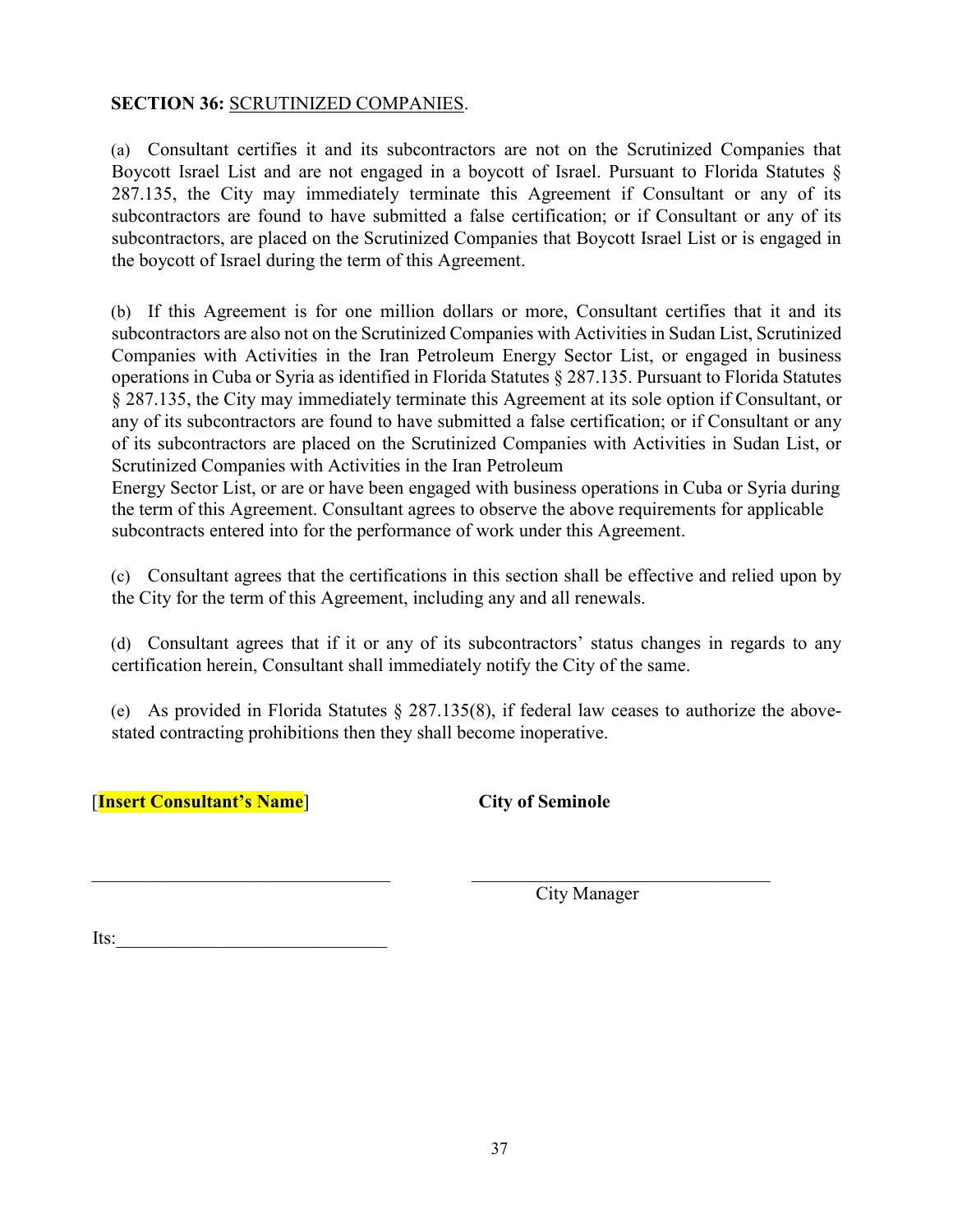# **PROFESSIONAL SERVICES AGREEMENT EXHIBIT "A" FEE SCHEDULE**

*Content to be inserted based on Proposal.*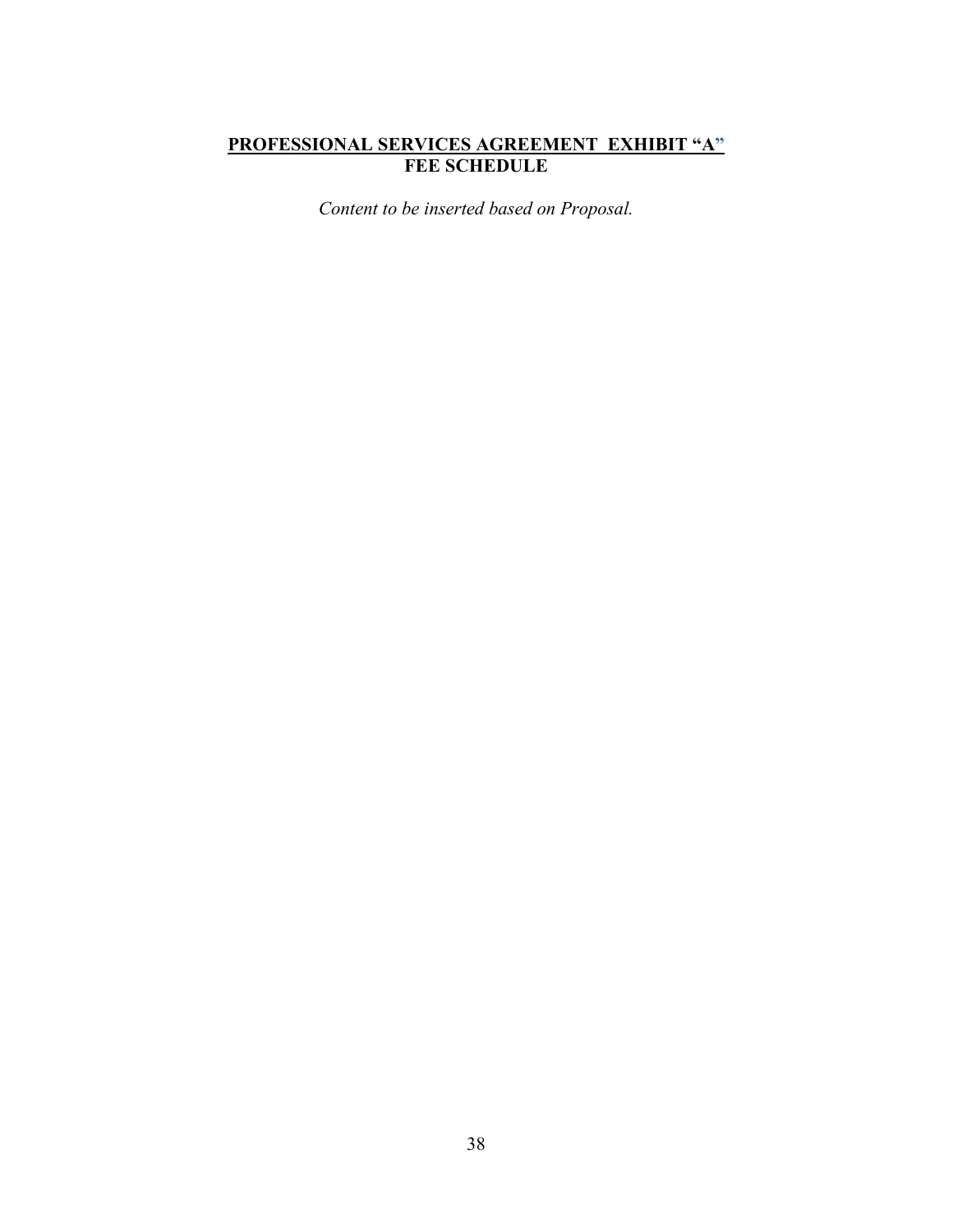# **EXHIBIT "C" KEY PERSONNEL**

| <b>Mayor and City Council</b> | Leslie Waters           | Mayor                                 |  |
|-------------------------------|-------------------------|---------------------------------------|--|
|                               | Jim Olliver             | Vice-Mayor                            |  |
|                               | Thomas Barnhorn         | Councilor                             |  |
|                               | Chris Burke             | Councilor                             |  |
|                               | Tom Christy             | Councilor                             |  |
|                               | Roger Edelman           | Councilor                             |  |
|                               | <b>Trish Springer</b>   | Councilor                             |  |
| Administration                | Ann Toney-Deal, ICMA-CM | City Manager                          |  |
| <b>City Attorney</b>          | Jay Daigneault, Esq.    | No City Office                        |  |
| <b>City Clerk</b>             | Ann Marie Mancuso, CMC  |                                       |  |
| <b>Finance Department</b>     | Allison Broihier, CGFO  | <b>Finance Director</b>               |  |
|                               | <b>Sandy Scott</b>      | Senior Accountant                     |  |
|                               | Natasha Copeland        | Payroll Coordinator                   |  |
|                               | Marianne Gregoire       | <b>Accounts Payable</b><br>Technician |  |
| Location                      | Seminole City Hall      | 9199 113 <sup>th</sup> Street N.      |  |
|                               |                         | Seminole, FL 33772                    |  |